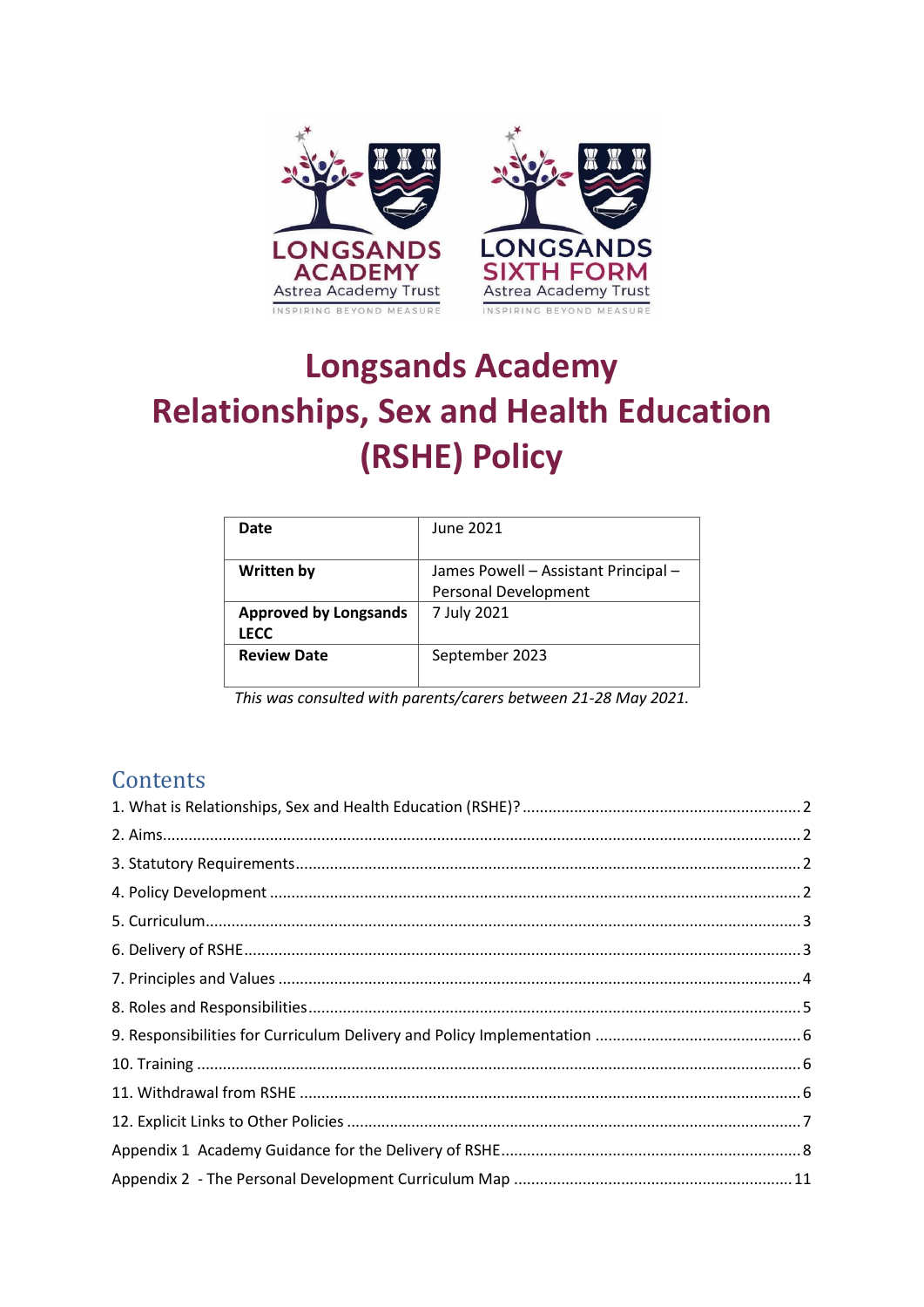# <span id="page-1-0"></span>**1. What is Relationships, Sex and Health Education (RSHE)?**

RSHE is lifelong learning about emotional, social and physical aspects of growing up, relationships, sex, gender, sexuality and sexual health. It involves acquiring knowledge, forming positive beliefs, values and attitudes and developing healthy relationships and dealing with the challenges of growing up in modern society.

# <span id="page-1-1"></span>**2. Aims**

The aim of RSHE at Longsands is to provide opportunities for discussion and balanced, factually accurate information that will help prepare students for adult life in which they can:

- develop positive values and a moral framework that will guide their decisions, judgements and behaviour;
- have the confidence and self-esteem to value themselves and others;
- show respect for individual conscience and develop the skills to judge what kind of relationship they want;
- understand the importance of being mentally, emotionally and physically prepared before engaging in a sexual relationship, and the arguments for delaying sexual activity;
- avoid being exploited by or exploiting others or being pressured into unwanted or unprotected sex;
- communicate effectively by acquiring appropriate terminology for sex and relationship issues;
- understand human sexuality and develop awareness of their own sexuality;
- challenge sexism and prejudice, and promote equality and diversity;
- understand the reasons and methods for having protected sex;
- have sufficient information and skills to protect themselves and, where they have one, their partner, from uninvited/unwanted conceptions and sexually transmitted infections, including HIV and AIDS;
- Confidently assess risk, including pornography, sexting and staying safe online;
- know how the law applies to sexual relationships, particularly in relation to the use of sexual images;
- be aware of sources of help and acquire the skills and confidence to access confidential health advice, support and treatment if necessary.

# <span id="page-1-2"></span>**3. Statutory Requirements**

This policy and our curriculum have been developed in response to the DfE Guidance on Relationships and Sex Education, the new statutory curriculum framework from September 2020. This policy also supports the Academies Guidance for the Delivery of RSHE, Appendix 1.

# <span id="page-1-3"></span>**4. Policy Development**

This policy has been developed in consultation with staff, pupils and parents. The consultation and policy development process involved the following steps:

1. Review – a member of staff or working group pulled together all relevant information including relevant national and local guidance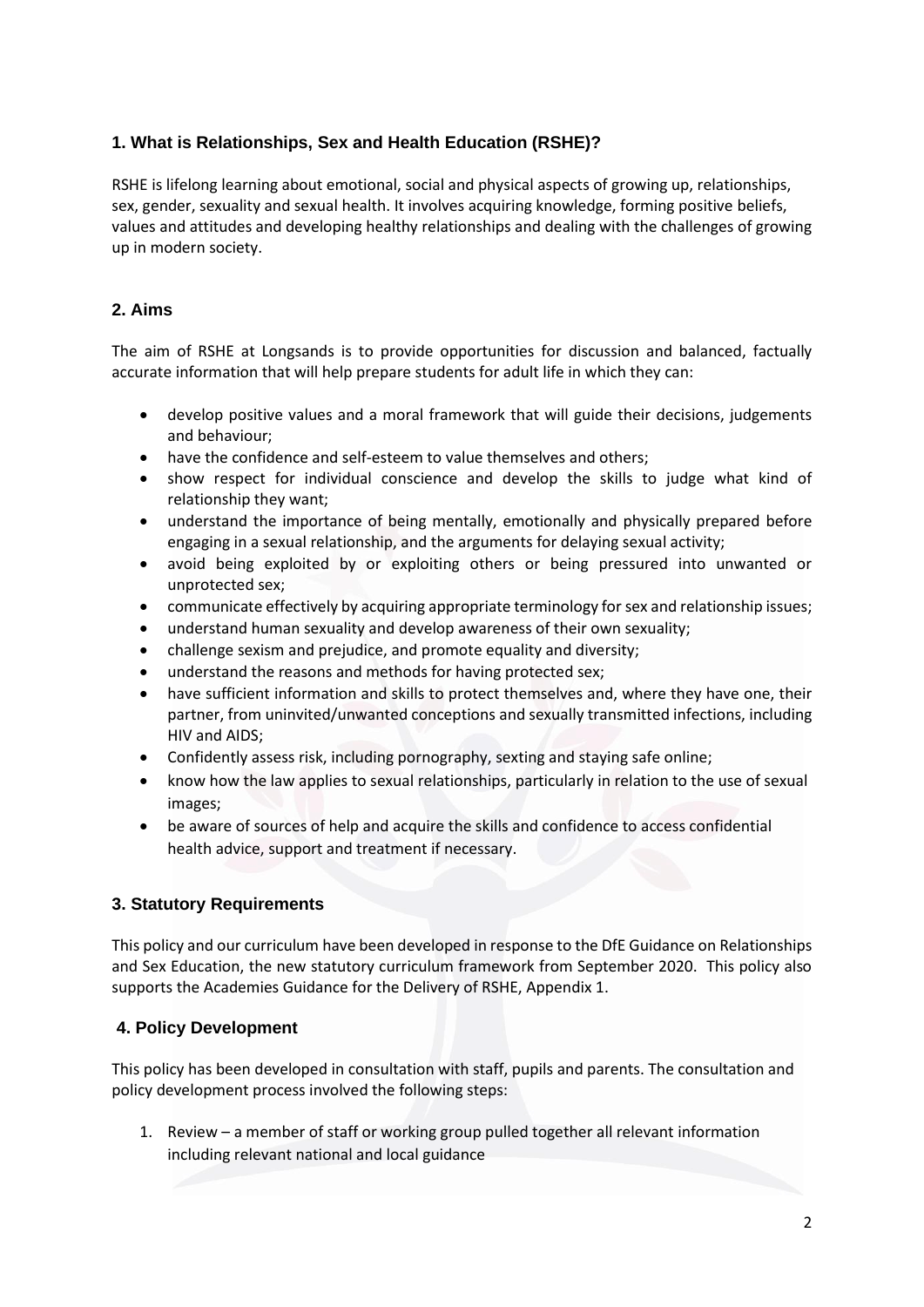- 2. Staff consultation all school staff were given the opportunity to look at the policy and make recommendations
- 3. Parent/stakeholder consultation parents were sent a working draft of the policy and asked a series of questions about it. The questions offered opportunities for their input.
- 4. Pupil consultation we investigated what exactly pupils want from their RSHE through some focussed discussions.
- 5. Ratification once amendments were made, the policy was shared with governors and ratified.

Upon review, the policy will go through a similar process.

## <span id="page-2-0"></span>**5. Curriculum**

Our curriculum is set out using out Personal Development Curriculum Map, which identifies the topics covered in each year group in each Strand of Personal Development.

The curriculum is constantly being reviewed with feedback being sought from staff teaching and delivering each session and taking into consideration the age, needs and feelings of students.

## <span id="page-2-1"></span>**6. Delivery of RSHE**

The policy aims will be achieved through both formal and informal learning opportunities:

- 1. Formal Provision to be achieved through:
	- The Personal Development (PD) curriculum, delivered by academy staff who have been supported with training and CPD, using regularly updated teaching materials and resources;
	- The planned subject curriculum, e.g. Science, Computing and IT, RE
	- Great Conversation Assemblies;
	- VotesForSchools.
- 2. Informal Provision to be achieved through:
	- The values and ethos of the Academy;
	- The House System;
	- The Student Weekly Bulletin;
	- Input from the Student Services team;
	- Input from the school nurse and drop-in provision;
	- Liaison with outside agencies.

RSHE focuses on giving young people the information they need to help them develop healthy, nurturing relationships of all kinds including:

- Families
- Respectful relationships, including friendships
- Online and media
- Being safe
- Intimate and sexual relationships, including sexual health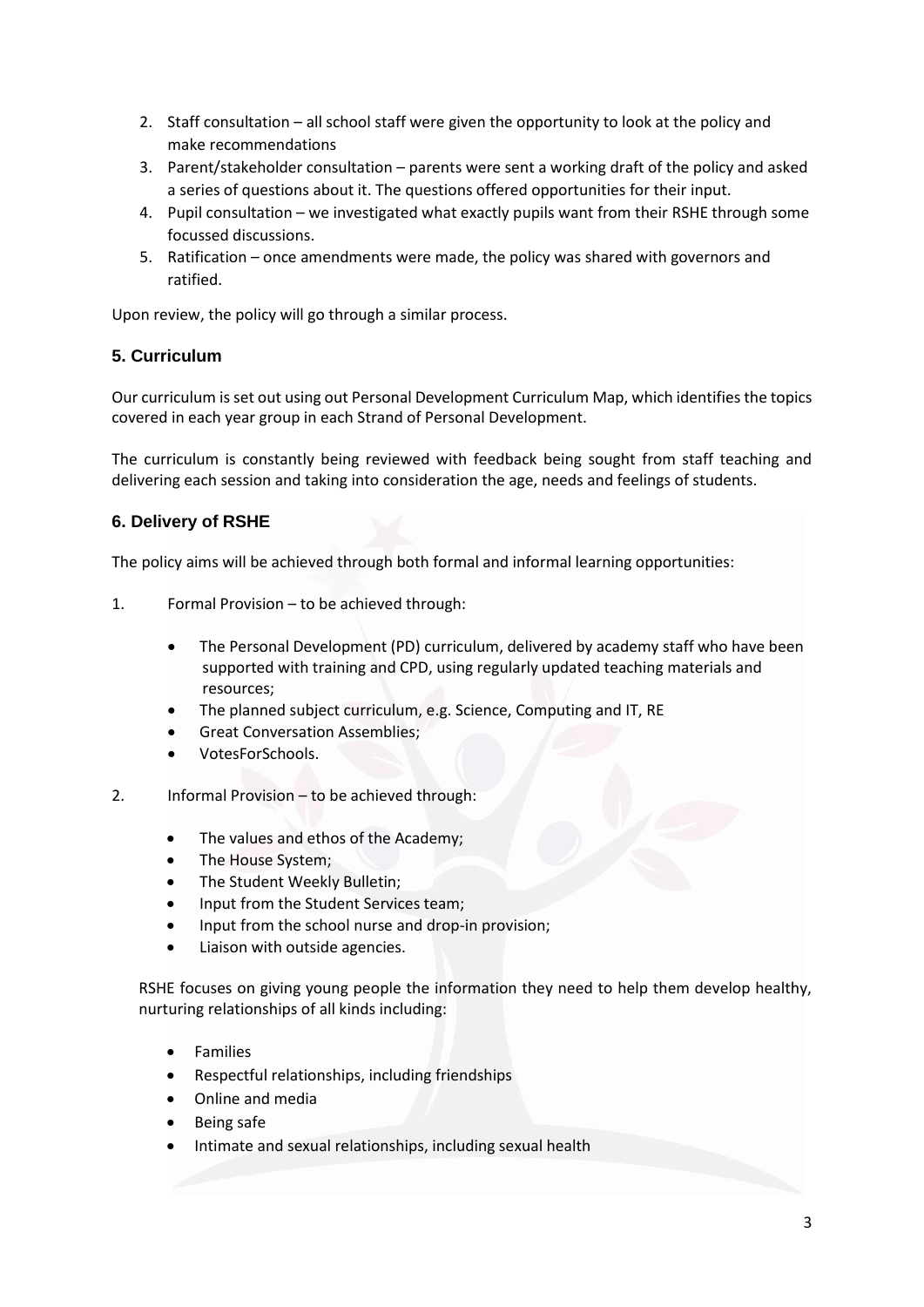For more information about our RSHE curriculum, see Appendix 2 of this policy document.

We have a duty under the Equalities Act 2010, to ensure that our provision is inclusive of all pupils. We understand that a proportion of our students will not identify as heterosexual or cisgender (where their birth sex correlates to their gender identity). We understand that our provision must meet their needs and recognise that all students will learn more about healthy relationships if RSHE is fully inclusive. We will also carefully consider special educational needs or disability, religion, cultural and linguistic background when planning and delivering RSHE.

In relation to sexual orientation, sexuality, gender identity, religion and cultural diversity, we value the difference amongst our students and their families and, in addressing different views and beliefs, seek to promote respect and understanding. In order to ensure the RSHE Curriculum meets the needs of all:

- We will teach about RSHE themes relevant to all, using examples of different sexual orientations, gender identities, lifestyles and faith backgrounds.
- We will accept and celebrate difference, enabling young people to respectfully question their views and those of others.
- We will encourage respect and positive communication and discourage abuse and exploitation.
- We will not ask students to represent the views of a particular religious or cultural group, sexual orientation or gender identity to their peers, unless they choose to do so.

In relation to those with special educational needs or disability (SEND), we will ensure our RSHE programme includes them. We will consider:

- their level of vulnerability
- their need to learn and demonstrate appropriate behaviour
- their need to develop self-esteem and positive body image
- the need to involve all staff, including ancillary staff and carers, in policy development, planning and training
- the management of personal care
- clarity about sources of support for students.

#### <span id="page-3-0"></span>**7. Principles and Values**

The Academy seeks to uphold the guidance of the DfE. Furthermore, we believe that RSHE should:

- be, bearing in mind age-appropriateness (the policy encompasses all students from Years 7- 13), sex-positive, i.e. it should be open, frank, informative and should acknowledge the pleasures of sex. It should reflect that some young people are sexually active and acknowledge young people's autonomy and level of maturity;
- reflect sexual diversity by discussing a range of sexual activity (not just heterosexual intercourse), as well as lesbian, gay, bisexual and transgender issues and relationships;
- include teaching on consent, sexting, cyberbullying, online safety, sexual exploitation and sexual coercion;
- challenge, rather than reinforce, gender stereotypes and inequalities;
- be culturally sensitive;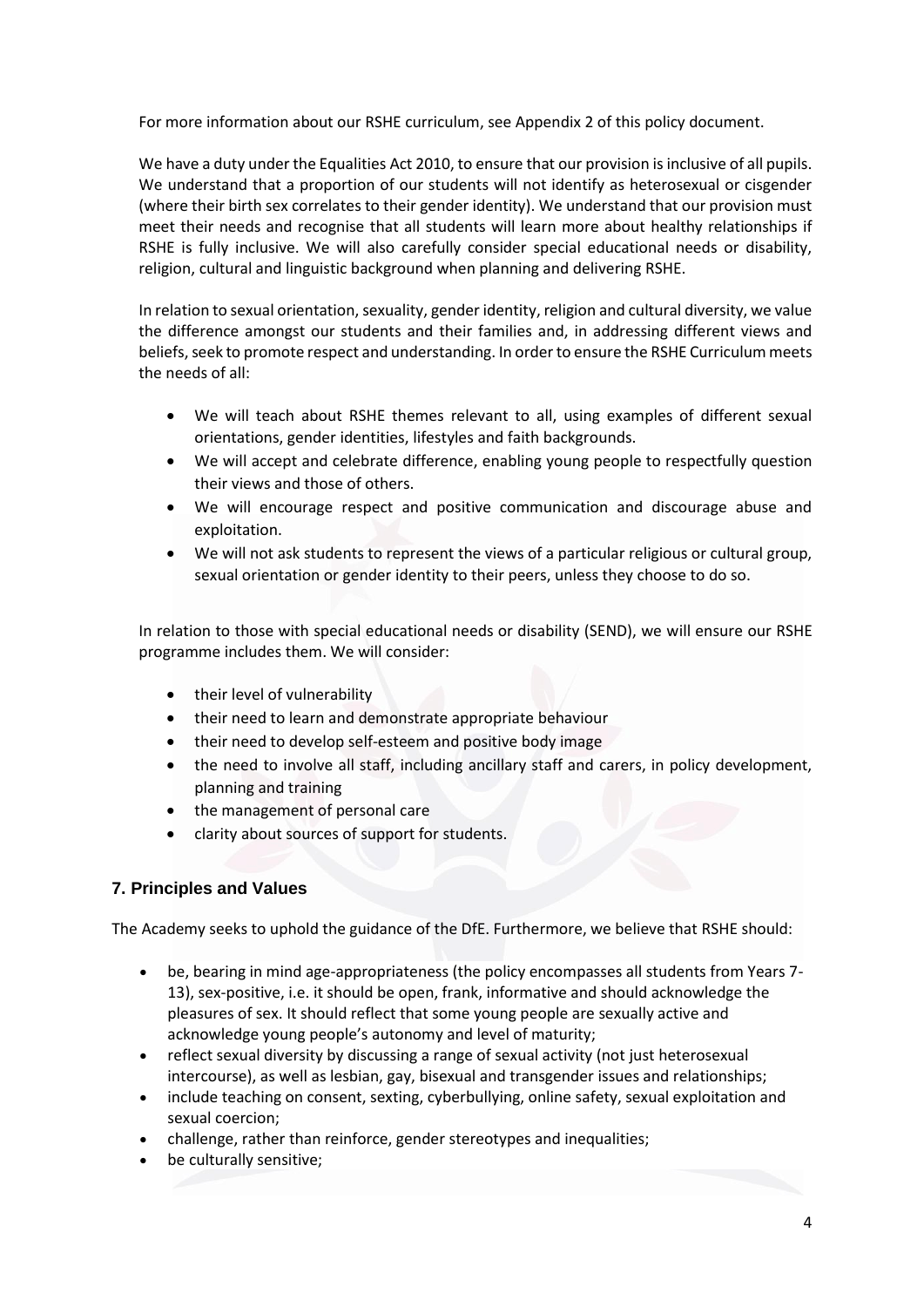- be integrated into a 'whole Academy' ethos and should teach life skills (e.g. planning, decision making skills), specific skills (e.g. communication, sexual negotiation skills) and promote resilience;
- provide impartial information on contraception, safer sex, pregnancy and abortion;
- be developed with input from young people.

#### <span id="page-4-0"></span>**8. Roles and Responsibilities**

8.1 The Longsands Local Education Consultative Committee (LECC)

Longsands LECC will approve the RSHE policy and hold the Principal to account for its implementation.

#### 8.2 The Principal/Assistant Principal

The Principal and Assistant Principal: Personal Development is responsible for ensuring that RSHE is taught consistently across the school, and for managing requests to withdraw pupils from nonstatutory components of RSHE.

#### 8.3 Staff

Staff are responsible for:

- Delivering RSHE in a sensitive way
- Modelling positive attitudes to RSHE
- Monitoring progress through signposting in the sessions
- Responding to the needs of individual pupils
- Responding appropriately to pupils whose parents wish them to be withdrawn from the nonstatutory components of RSHE
- Ensuring safeguarding is at the forefront of practice and concerns are logged as per the schools Child Protection and Safeguarding Policy.
- Other concerns can be raised through the appropriate channel, normally the tutor, Head of Year and pastoral team.

Staff do not have the right to opt out of teaching RSHE, however the school will consider the willingness, confidence and knowledge of staff of the themes to be taught. In addition, CPD support and training is shared with staff ahead of teaching any PD session. Staff who have concerns about teaching RSHE are encouraged to discuss this with the PD Co-Ordinator.

It is essential that RSHE is carried out in a safe, non-judgmental environment where adults and young people are confident that they will be respected. Teachers should establish ground rules which include appropriate use of language, mutual respect and taking into account the views of others which are set out at the beginning of each PD session. All advice or guidance given must be non-judgemental and unbiased.

In order to reduce embarrassment and protect young peoples' privacy, we will employ teaching and learning strategies which enable pupils to discuss issues without reference to personal experience. For example, we will use fiction, case studies, role-play, videos and theatre in education to enable young people to share ideas and opinions and practise their decision-making skills in a safe learning environment.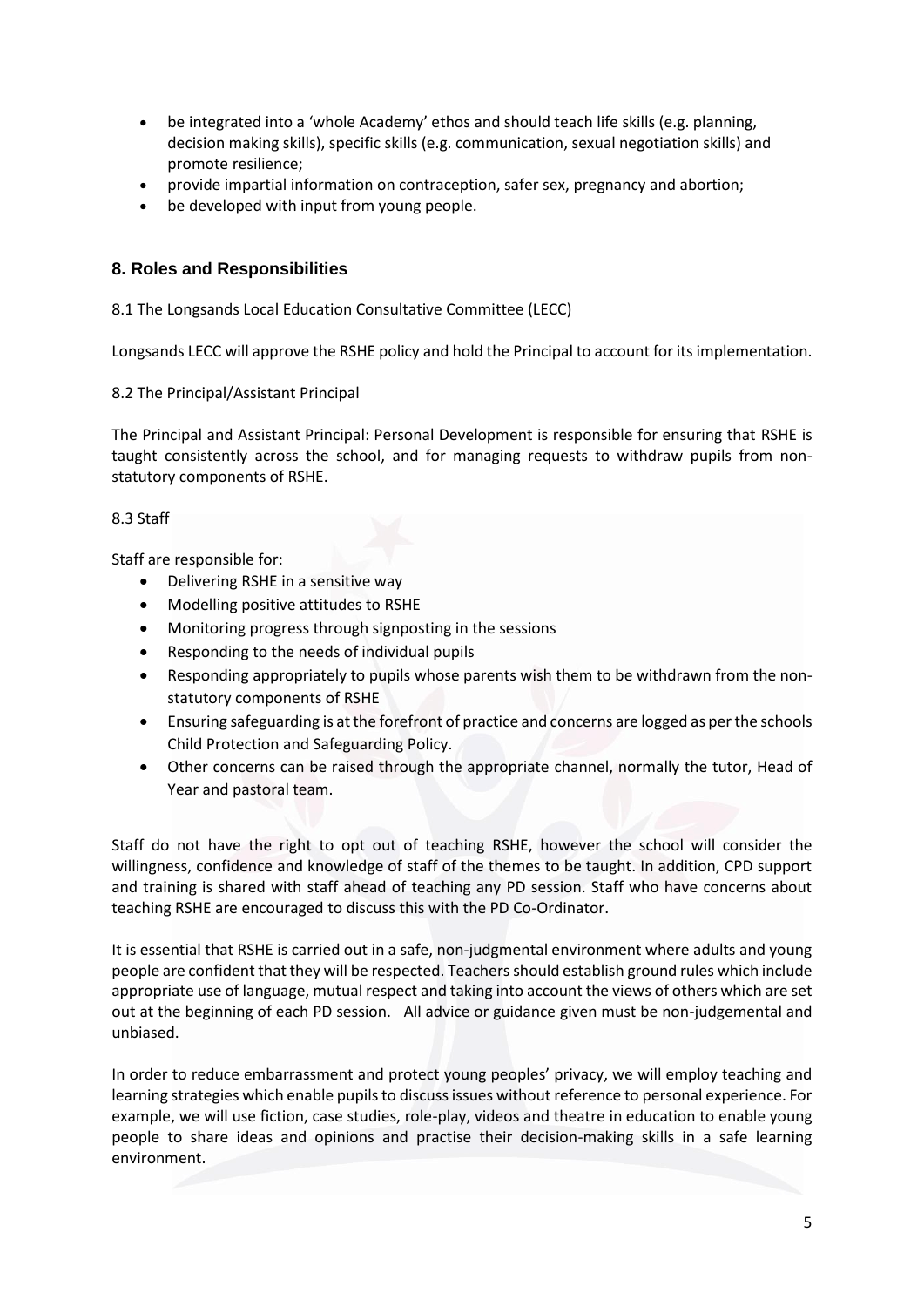#### 8.4 Students

Students are expected to engage fully in RSHE and, when discussing issues related to RSHE, treat others with respect and sensitivity in line with the Personal Development (PD) expectations set out at the beginning of every session.

## <span id="page-5-0"></span>**9. Responsibilities for Curriculum Delivery and Policy Implementation**

With regard to curriculum delivery:

- the Academy views it as the shared responsibility of all adults working within the Academy to respond appropriately to a young person's request for information and advice;
- all staff must be made aware of the guidance on responding to young people's questions and will be encouraged to access support from colleagues where necessary;
- the RSHE curriculum will primarily be delivered by trained teams of teachers who have received specific Continuing Professional Development (CPD) ahead of the session;
- the PD Co-ordinator is responsible for reviewing and evaluating RSHE and is accountable to the Assistant Principal: Personal Development and Principal in this;
- staff will be assisted in their planning and delivery of the RSHE Statutory Framework by the PD Co-ordinator who will, working with the Strand Leaders, provide lesson plans and activities for colleagues to deliver in the PD Sessions

#### <span id="page-5-1"></span>**10. Training**

Bespoke and specific CPD will be given to all teachers who are delivering a Personal Development session ahead of the timetable event in a formal CPD session from the Strand Leader. This allows opportunity for all staff to seek extra guidance and support if needed to enable confident and consistent delivery of the curriculum.

#### <span id="page-5-2"></span>**11. Withdrawal from RSHE**

Whilst the Academy strongly encourages all students to participate in all aspects of RSHE, we also acknowledge that parents and students do have the right to opt out of some aspects of RSHE.

In line with Section 34 of the Children and Social Work Act 2017, parents have the right to request that their child be withdrawn from some or all of sex education delivered as part of statutory RSHE. Parents have the right to request to withdraw their child, up to and until three terms before the child turns 16.

There is no right to withdraw from Relationships Education or Health Education.

Any parent or carer who wishes to withdraw their child should in the first instance write to the Assistant Principal: Personal Development to raise this matter.

Parents or carers who have withdrawn their child from RSHE will be asked to re-confirm their decision each year.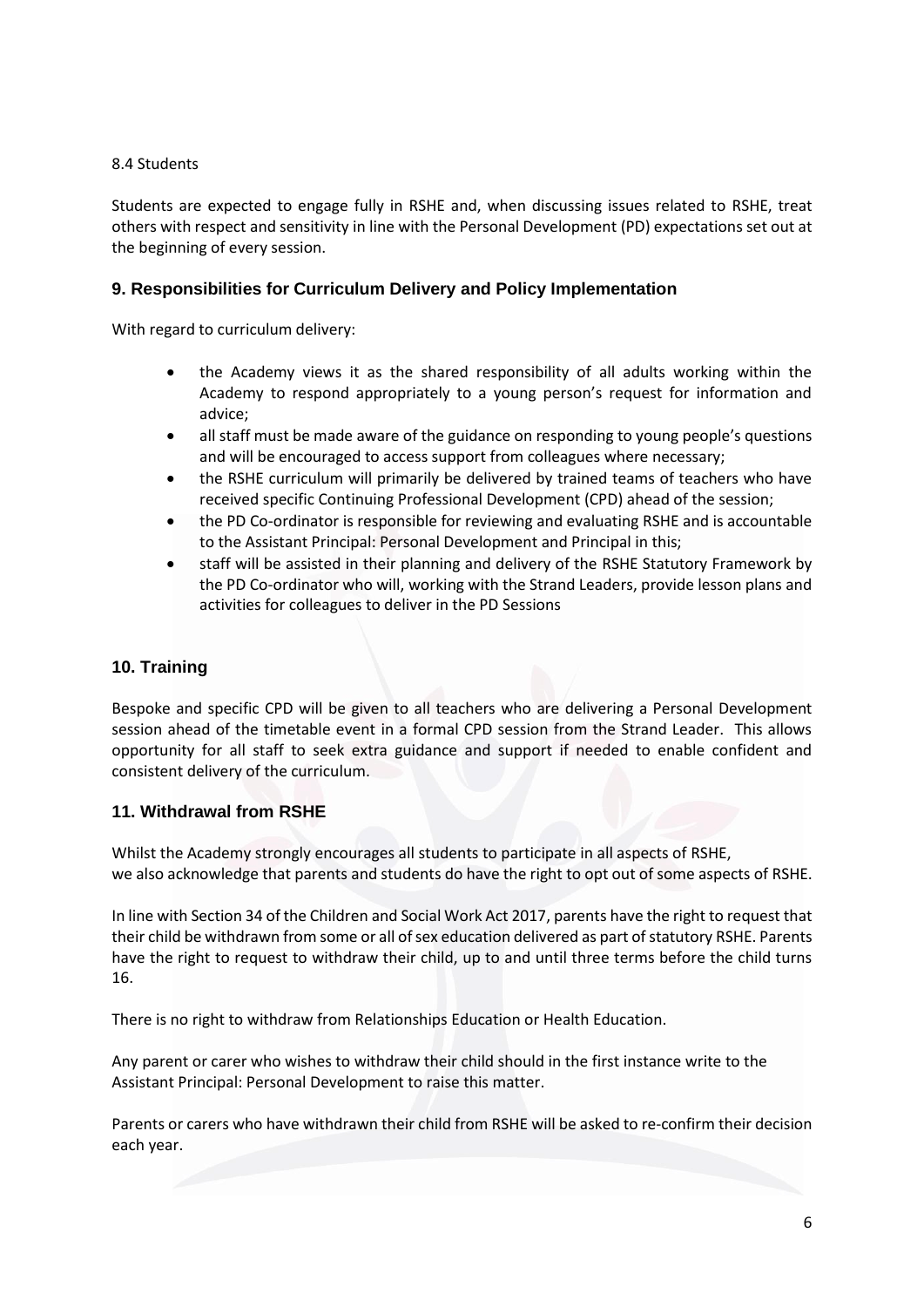# <span id="page-6-0"></span>**12. Explicit Links to Other Policies**

- Safeguarding and Child Protection
- **Confidentiality**

This policy will be reviewed every 3 years by the Assistant Principal: Personal Development and be approved by the LECC.

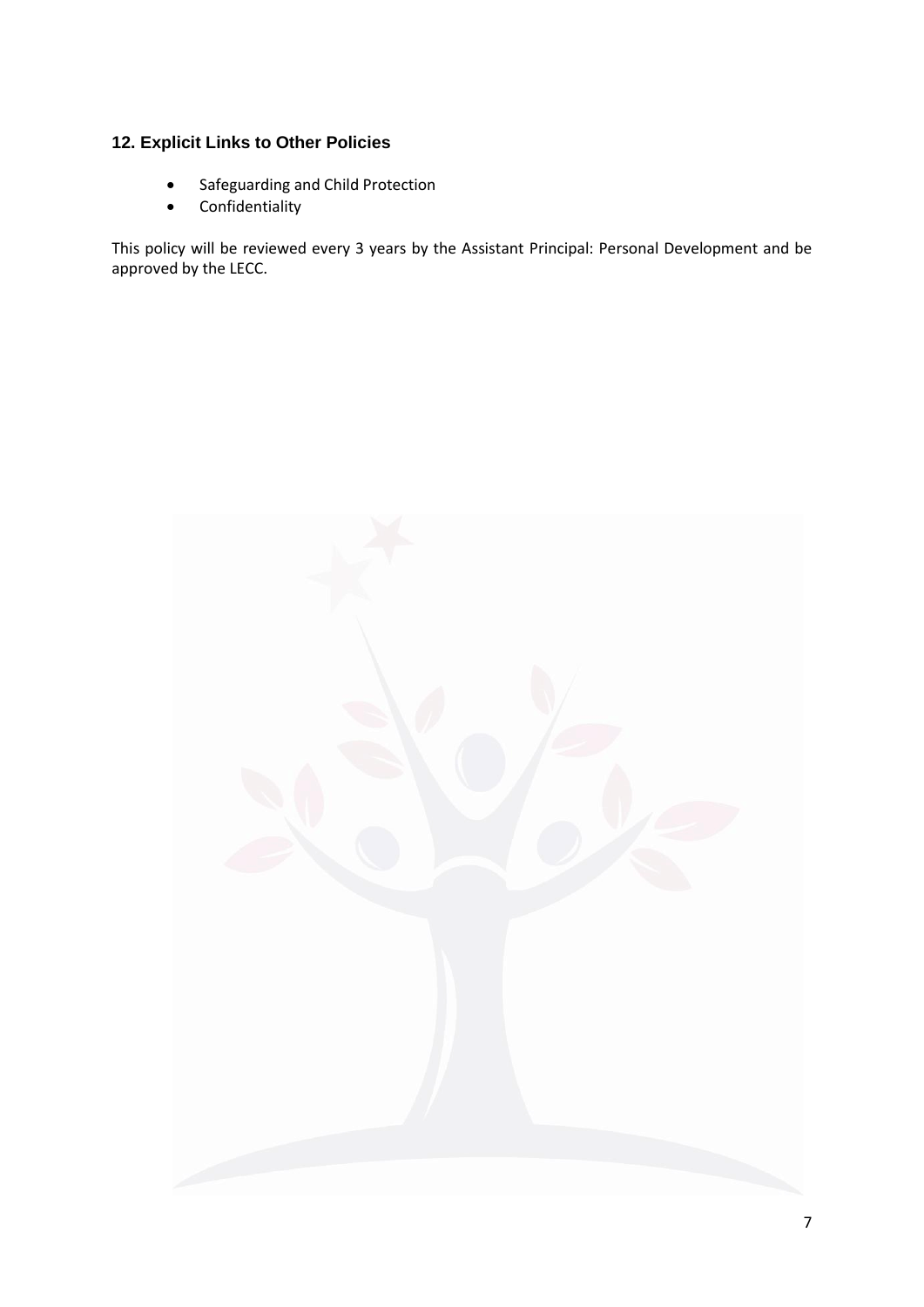# <span id="page-7-0"></span>**Appendix 1 Academy Guidance for the Delivery of RSHE**

#### **RSHE Resources**

The Academy will create and deliver resources which:

- are consistent with the RSHE Statutory Framework;
- relate to the agreed aims and objectives of this policy;
- are suitable to the age, maturity, needs, linguistic proficiency and ability of the young people;
- appeal to adults and young people;
- are up-to-date in factual content;
- are produced by a reputable organisation;
- do not show unfair bias e.g. towards a commercial product;
- avoid racial, gender and sexual stereotyping;
- encourage active and participative learning.

#### **Working with Visitors to Support RSHE in the Classroom**

In our Academy we believe that RSHE is most effectively taught by those who know our young people well and are aware of their needs. We encourage a diverse range of visitors to our Academy who may complement, but do not substitute for or replace, planned provision. We will work closely with visitors to ensure that the needs of our young people are met.

We will follow this Code of Practice when working with visitors:

- visitors will not be asked to work alone with students in a classroom situation;
- all visitors supporting the school in the provision of RSHE will be made aware of the content and principles of this policy, prior to their visit;
- all lessons will be planned in direct liaison with the teacher or PD Co-ordinator, taking account of the ages and needs of the group and the context of the work within the PD programme;
- visitors will be reminded that, whilst contributing to planned RSHE in a class teaching role, they must adhere to the same confidentiality code as staff members;
- any resources which a visitor wishes to use in the context of a lesson will be discussed and agreed with the PD Co-ordinator or a lead teacher beforehand;
- the contributions of visitors will be regularly monitored and evaluated to ensure consistency of standards.

#### **Working with Visitors in non-classroom situations**

When visitors are providing a service that is not classroom based, but which contributes to the delivery of planned RSHE, we will ensure that:

- those providing the service have relevant DBS checks;
- those providing the service are aware of the RSHE policy and that their provision complements it;
- the service is valued and that there is commitment from the Academy;
- boundaries of different professions are respected;
- appropriate facilities (e.g. location, space, telephone) are provided;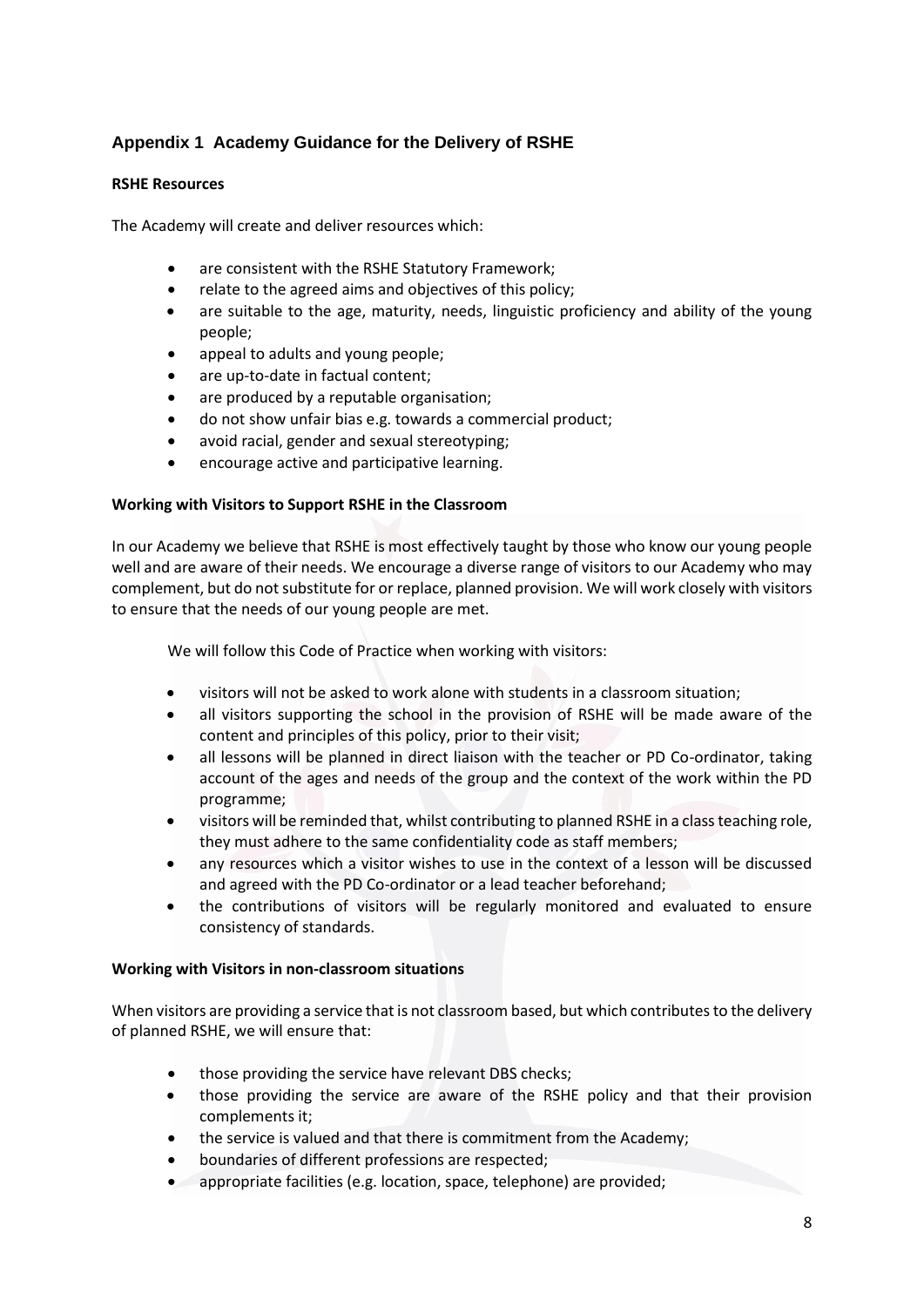- a named member of staff is identified for liaison with the service;
- the service/provision is actively promoted by school staff;
- procedures are in place for regular evaluation and review.

The Academy will also endeavour to ensure that:

- they are reliable;
- they work within professional boundaries;
- the service they provide complements the RSHE policy and ethos of the school;
- appropriate information is shared with the school.

#### **Confidentiality**

Within the Academy, we have a clear and explicit confidentiality policy, which is shared with staff, students and parents/carers:

- Staff are unable to offer absolute confidentiality due to the need to safeguard young people;
- we will reassure young people that staff will act in their best interests and that this may involve sharing information when the young person is at risk of harm;
- young people will be told if information is to be shared (unless the young person is very young or has significant special needs) and will be offered appropriate support.

Professionals, such as school nurses and youth workers, are bound by their professional codes of conduct when offering advice and guidance to individual pupils in an agreed and planned school-based health service, such as a "drop in centre". Sometimes, this might involve offering a greater level of confidentiality to young people than school staff would ordinarily give.

However, in a classroom and other teaching situations when they are contributing to our planned RSHE programme, they will be asked to follow the Academy's confidentiality policy. Health professionals and youth workers will be asked to ensure that young people are aware of this when beginning work with them.

#### **Safeguarding**

With regard to Safeguarding, the Academy recognises that because effective RSHE will alert young people to what is appropriate and inappropriate sexual behaviour, there is an increased possibility that a disclosure relating to abuse may be made. *All staff are aware of the Safeguarding procedures and will report the disclosure to the designated person for Safeguarding immediately.*

#### **Sexually Active Young People**

In order to create a safe learning environment for effective RSHE, we will establish ground rules and use distancing techniques to facilitate discussion. If a young person, especially one under 16, indicates to an adult that he or she is sexually active or contemplating sexual activity**,** we will act in the following ways:

• all young people will be urged in the first instance to talk to parents/carers or, in some cases, other trusted adults, and they will be offered guidance and support in doing this;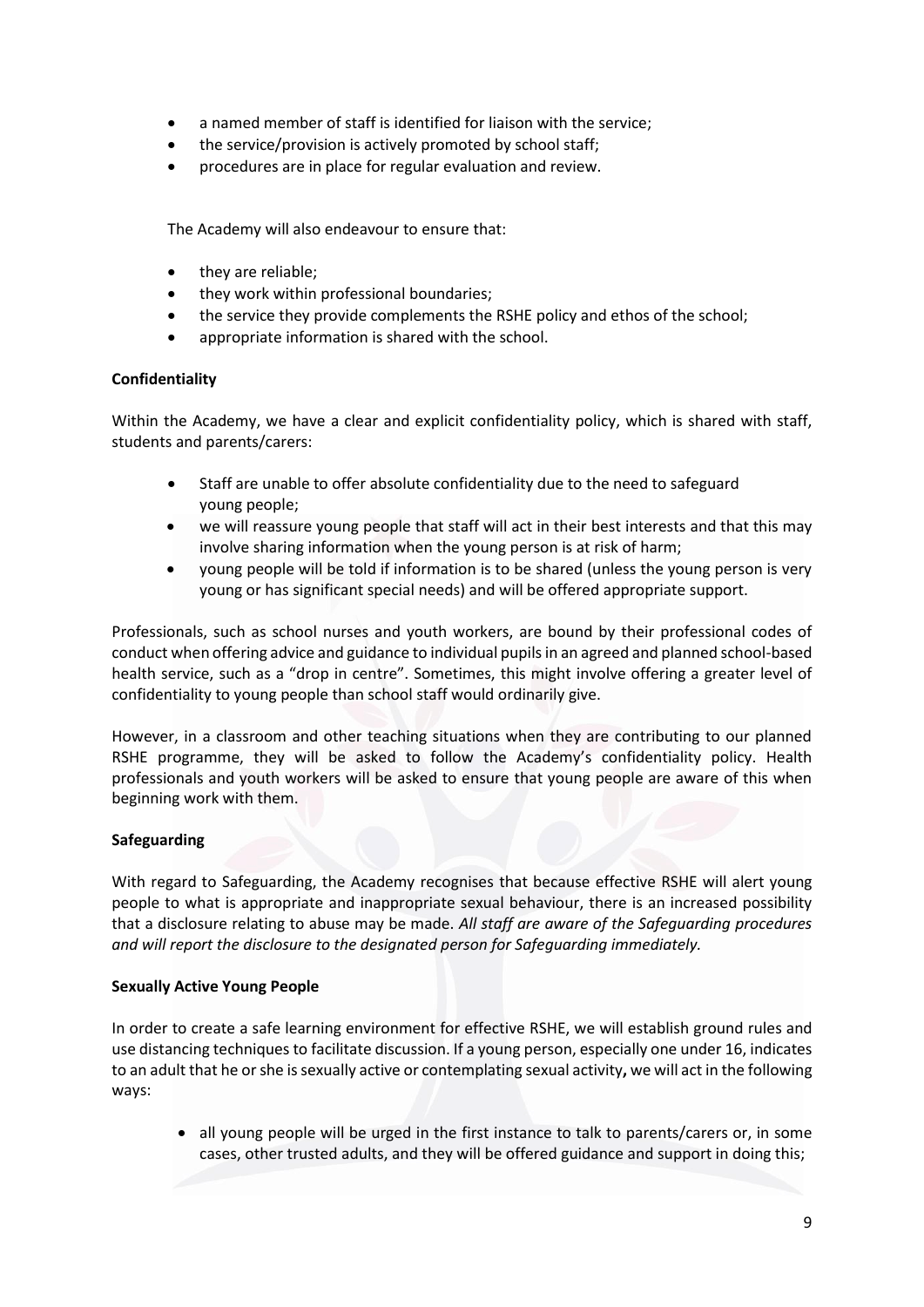- we will inform young people of where they can obtain confidential support and information;
- the young person will be given clear information about where contraception and sexual health advice may be accessed;
- careful judgements will be made as to whether the sexual activity is a child protection matter.

We offer guidance for all our staff to support their decisions relating to disclosure. The guidance, overseen by the Astrea Multi-Academy Trust Safeguarding Lead, specifies criteria that would apply in deciding whether the case should or should not be referred as a Safeguarding issue and parents/carers informed.

#### **Monitoring and Evaluating RSHE**

Monitoring and evaluation of the effectiveness of this policy is the responsibility of the governing body (LECC). Information will be gathered from the Principal, those delivering RSHE, students and parents to inform judgements about effectiveness.

#### **Contraception Advice and Guidance**

The Academy recognises that young people need accurate information about contraception and delaying sexual activity. Teaching about contraception and sexually transmitted infections is required by the Education Act 1996. The Academy will include teaching about contraception according to the RSHE Entitlement Curriculum in their PD/Science/RE programmes, enabling young people to develop attitudes towards contraception and focus on the skills and knowledge needed to access it, negotiate its use and use it correctly. Lessons include consideration of a variety of possible sexual relationships and the various contraception methods that can be used within those relationships.

#### **Sexual Orientation**

The Academy will ensure that students are given unbiased non-judgemental information on sexual orientation as part of their normal curricular provision, in particular, in RE and PD. Additionally, for those young people who are struggling to come to terms with their own sexual orientation, pastoral support and independent advice will be made available to enable them to reach informed decisions.

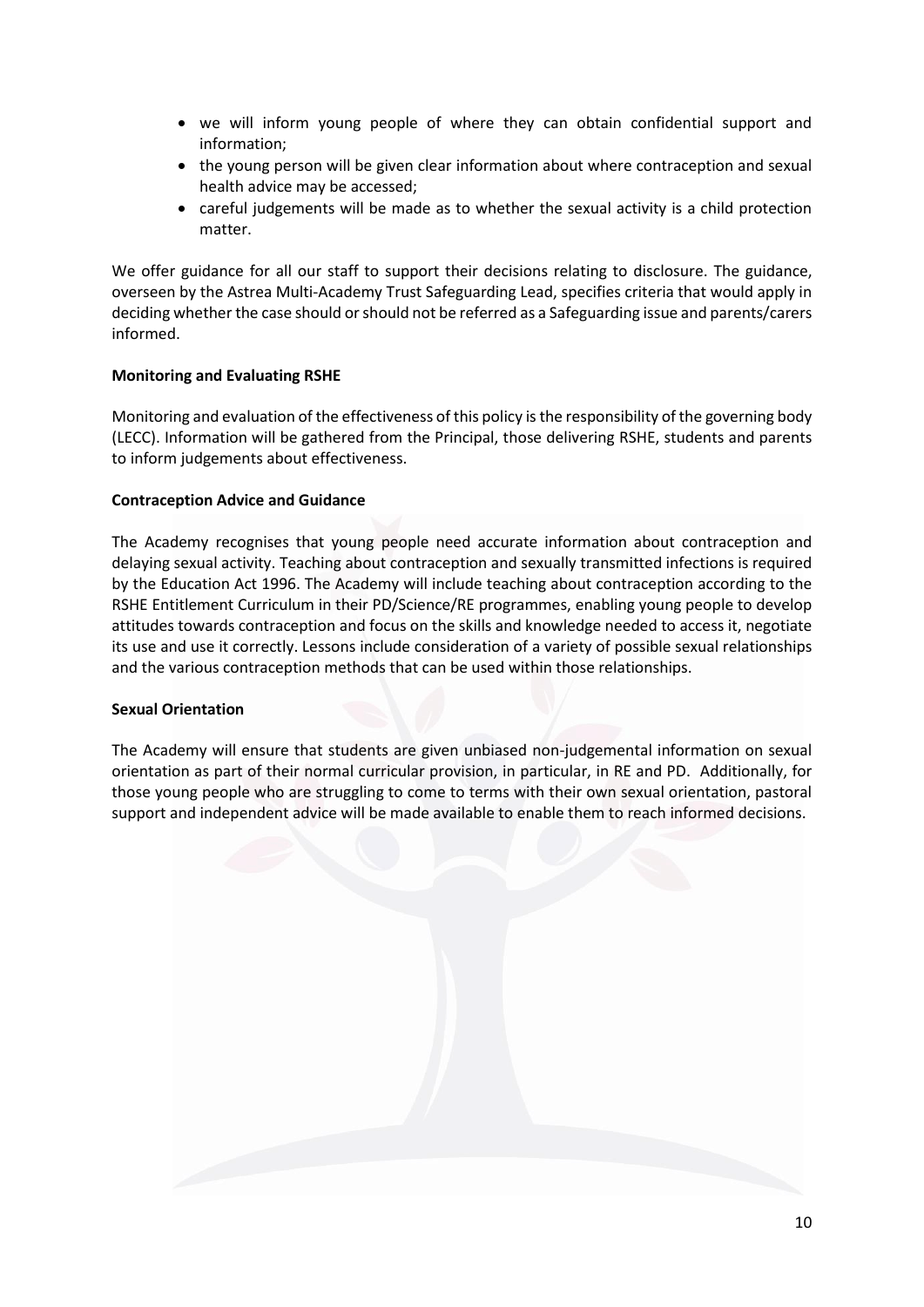# **Longsands Academy: Curriculum Map RSHE**

# **Appendix 2 - The Personal Development Curriculum Map**

**Curriculum Map (the 'students should know' section is taken from the** [DfE statutory guidance](https://assets.publishing.service.gov.uk/government/uploads/system/uploads/attachment_data/file/908013/Relationships_Education__Relationships_and_Sex_Education__RSE__and_Health_Education.pdf) **on the delivery of RSHE**

<span id="page-10-0"></span>

|                 |                                                | When taught and in what curriculum area, e.g. PD etc. |                                   |
|-----------------|------------------------------------------------|-------------------------------------------------------|-----------------------------------|
| <b>TOPIC</b>    | <b>STUDENTS SHOULD KNOW</b>                    | Years $7 - 9$                                         | Years 10 - 11                     |
| <b>Families</b> | That there are different types of committed,   | Year 7: Spring/summer:                                | Year 10 Autumn/Spring:            |
|                 | stable relationships                           | Relationships module: Different                       | Relationships module: Commitment  |
|                 |                                                | types of relationships                                |                                   |
|                 | How these relationships might contribute to    | Year 7: Spring/summer:                                | Year 10 Autumn/Spring:            |
|                 | human happiness and their importance for       | Relationships module: Different                       | Relationships module: Commitment  |
|                 | bringing up children                           | types of relationships                                |                                   |
|                 |                                                |                                                       | Year 10 Spring/summer:            |
|                 |                                                |                                                       | Relationships module: The effects |
|                 |                                                |                                                       | of sex: pregnancy and fertility   |
|                 | What marriage is, including their legal status | Year 7: Spring/summer:                                | Year 10 Autumn/Spring:            |
|                 | e.g. that marriage carries legal rights and    | Relationships module: Different                       | Relationships module: Commitment  |
|                 | protections not available to couples who are   | types of relationships                                |                                   |
|                 | cohabiting or who have married, for example,   |                                                       |                                   |
|                 | in an unregistered religious ceremony          | Year 9: Spring/summer:                                |                                   |
|                 | Why marriage is an important relationship      | Relationships module: Dangerous                       |                                   |
|                 | choice for many couples and why it must be     | relationships                                         |                                   |
|                 | freely entered into                            |                                                       |                                   |
|                 |                                                |                                                       |                                   |
|                 | The characteristics and legal status of other  | Year 7: Spring/summer:                                | Year 10 Autumn/Spring:            |
|                 | types of long-term relationships               | Relationships module: Different                       | Relationships module: Commitment  |
|                 |                                                | types of relationships                                |                                   |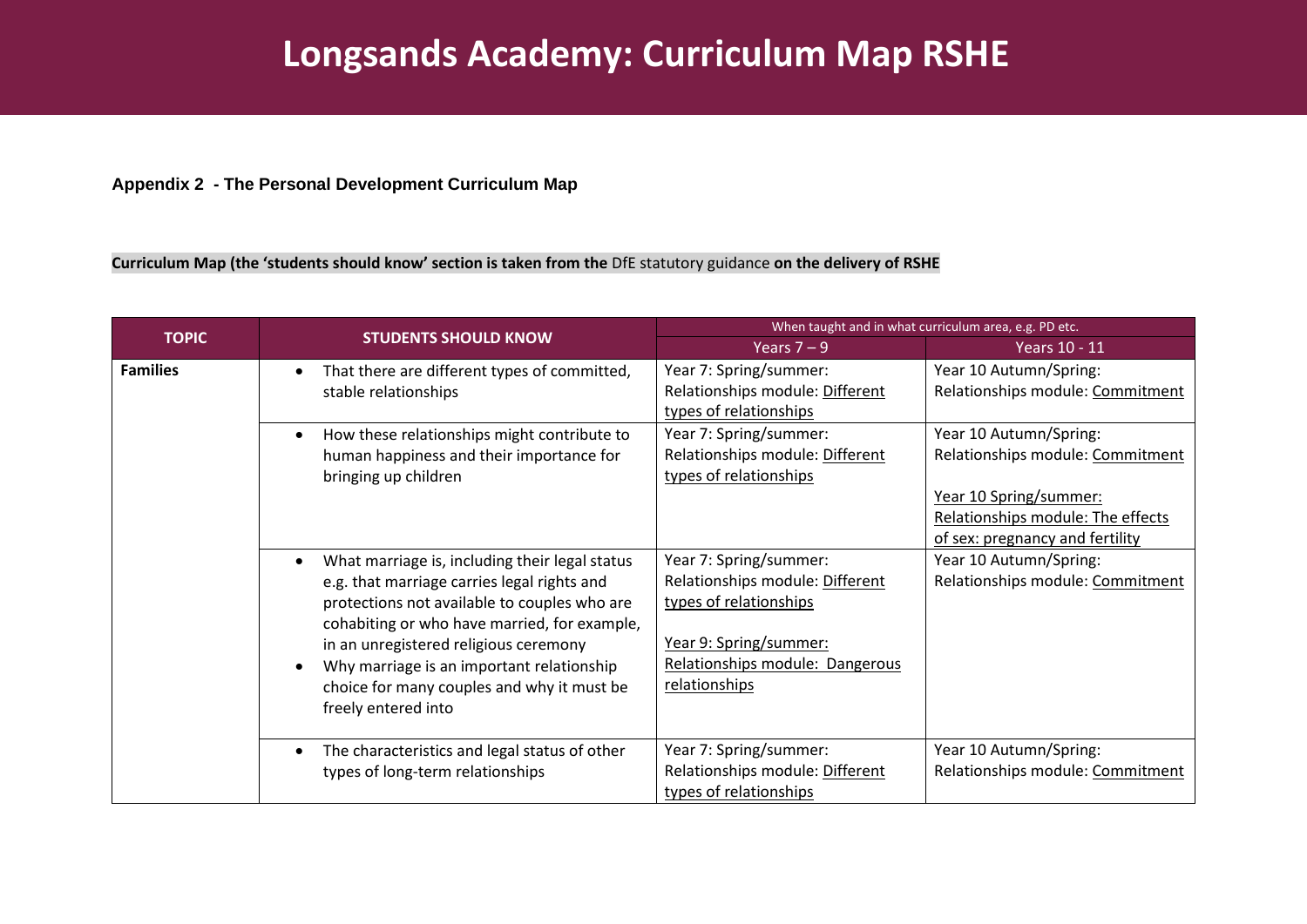| <b>TOPIC</b>                                             | <b>STUDENTS SHOULD KNOW</b>                                                                                                                                                                                                                                                                                                                                                                                                                                                                                                                                                                                                                                                                                                                                                                                                                                                                                                                | When taught and in what curriculum area, e.g. PD etc.                                                                                                                                                                                                                                                                                                                                                                   |                                                                                                                                    |
|----------------------------------------------------------|--------------------------------------------------------------------------------------------------------------------------------------------------------------------------------------------------------------------------------------------------------------------------------------------------------------------------------------------------------------------------------------------------------------------------------------------------------------------------------------------------------------------------------------------------------------------------------------------------------------------------------------------------------------------------------------------------------------------------------------------------------------------------------------------------------------------------------------------------------------------------------------------------------------------------------------------|-------------------------------------------------------------------------------------------------------------------------------------------------------------------------------------------------------------------------------------------------------------------------------------------------------------------------------------------------------------------------------------------------------------------------|------------------------------------------------------------------------------------------------------------------------------------|
|                                                          |                                                                                                                                                                                                                                                                                                                                                                                                                                                                                                                                                                                                                                                                                                                                                                                                                                                                                                                                            | Years $7 - 9$                                                                                                                                                                                                                                                                                                                                                                                                           | <b>Years 10 - 11</b>                                                                                                               |
|                                                          | The roles and responsibilities of parents with<br>$\bullet$<br>respect to raising of children, including the<br>characteristics of successful parenting                                                                                                                                                                                                                                                                                                                                                                                                                                                                                                                                                                                                                                                                                                                                                                                    | Year 7: Spring/summer:<br>Relationships module: Different<br>types of relationships                                                                                                                                                                                                                                                                                                                                     | Year 10 Spring/summer:<br>Relationships module: The effects<br>of sex: pregnancy and fertility                                     |
|                                                          | How to: determine whether other children,<br>$\bullet$<br>adults or sources of information are<br>trustworthy: judge when a family, friend,<br>intimate or other relationship is unsafe (and to<br>recognise this in others' relationships); and,<br>how to seek help or advice, including<br>reporting concerns about others, if needed                                                                                                                                                                                                                                                                                                                                                                                                                                                                                                                                                                                                   | Year 9: Autumn/Spring:<br>Relationships module: consent and<br>communication<br>Year 9: Spring/summer:<br>Relationships module: Dangerous<br>relationships                                                                                                                                                                                                                                                              |                                                                                                                                    |
| Respectful<br>relationships,<br>including<br>friendships | The characteristics of positive and healthy<br>$\bullet$<br>friendships (in all contexts, including online)<br>including: trust, respect, honesty, kindness,<br>generosity, boundaries, privacy, consent and<br>the management of conflict, reconciliation<br>and ending relationships. This includes<br>different (non-sexual) types of relationship<br>Practical steps they can take in a range of<br>$\bullet$<br>different contexts to improve or support<br>respectful relationships<br>How stereotypes, in particular stereotypes<br>$\bullet$<br>based on sex, gender, race, religion, sexual<br>orientation or disability, can cause damage<br>(e.g. how they might normalise non-<br>consensual behaviour or encourage prejudice)<br>That in school and in wider society they can<br>expect to be treated with respect by others,<br>and that in turn they should show due respect<br>to others, including people in positions of | Year 7: Spring/Summer:<br>Relationship: Changing relationships<br>Year 7 Autumn/Spring: relationships<br>module: Feelings and peer pressure<br>Year 8: Spring/summer:<br>Relationships: Power in<br>relationships<br>Year 9: Autumn/Spring:<br>Relationships module: consent and<br>communication<br>Year 7: Spring/summer: Living in the<br>wider world module: Equality,<br>discrimination and gender<br>stereotyping | Year 11: Autumn/Spring<br>Relationships module: sexual<br>harassment<br>Year 10 Autumn/Spring:<br>Relationships module: Commitment |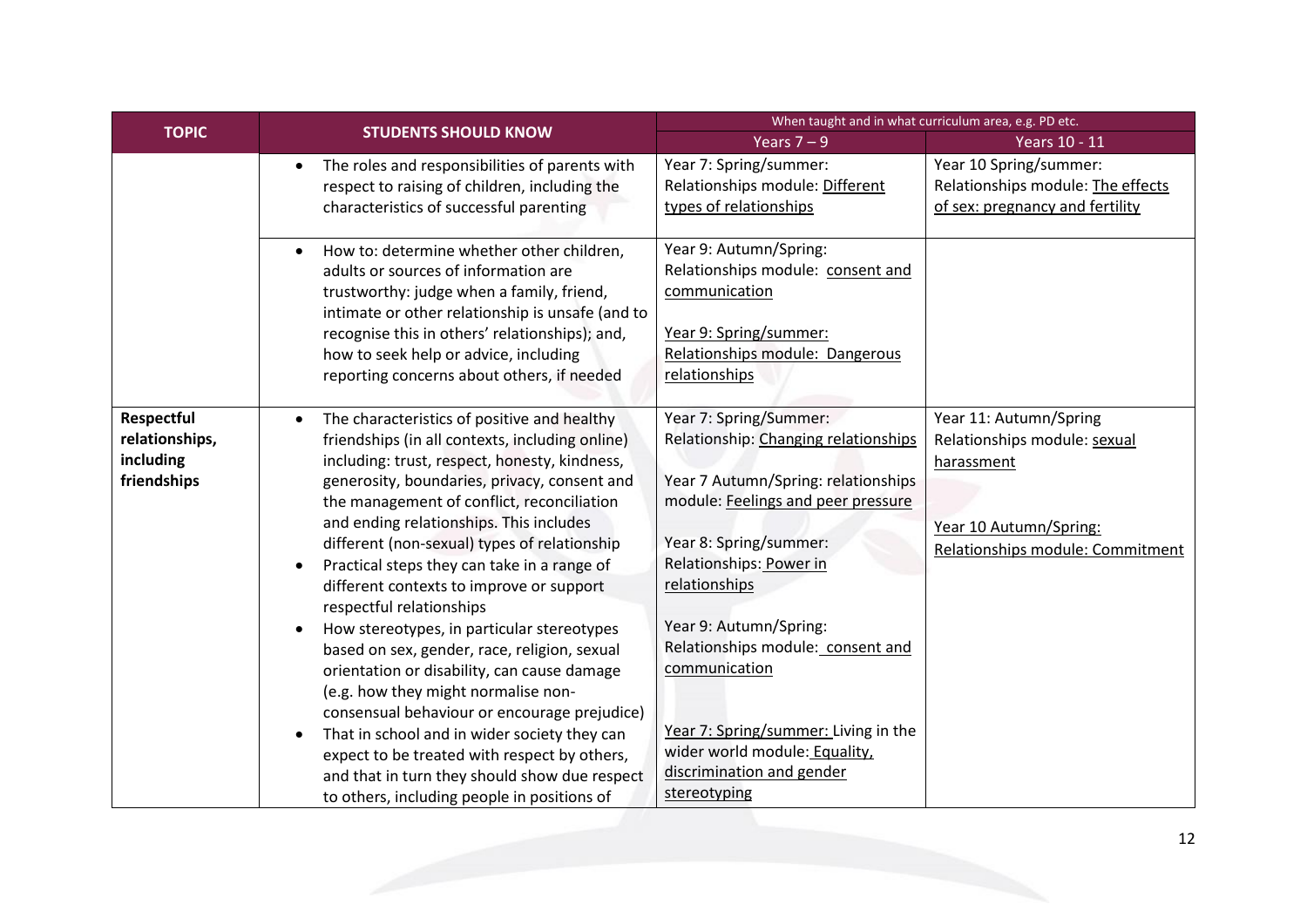|  | <b>TOPIC</b><br><b>STUDENTS SHOULD KNOW</b>                                                                                                                                                                                                                            | When taught and in what curriculum area, e.g. PD etc.                                                                                                    |                                                                      |
|--|------------------------------------------------------------------------------------------------------------------------------------------------------------------------------------------------------------------------------------------------------------------------|----------------------------------------------------------------------------------------------------------------------------------------------------------|----------------------------------------------------------------------|
|  |                                                                                                                                                                                                                                                                        | Years $7 - 9$                                                                                                                                            | <b>Years 10 - 11</b>                                                 |
|  | authority and due tolerance of other people's<br>beliefs                                                                                                                                                                                                               | Year 9: Spring/Summer: Sex and<br>gender in the media                                                                                                    |                                                                      |
|  |                                                                                                                                                                                                                                                                        | Year 9: Autumn/Spring:<br>Relationship: Healthy relationships                                                                                            |                                                                      |
|  | About different types of bullying (including<br>$\bullet$<br>cyberbullying), the impact of bullying,<br>responsibilities of bystanders to report<br>bullying and how and where to get help<br>That some types of behaviour within<br>$\bullet$                         | Year 8: Autumn/Spring:<br>Relationships module: Bullying and<br>Peer pressure<br>Year 9: Autumn/Spring:                                                  | Year 11: Autumn/Spring<br>Relationships module: sexual<br>harassment |
|  | relationships are criminal, including violent<br>behaviour and coercive control                                                                                                                                                                                        | Relationships module: consent and<br>communication<br>Year 9: Spring/summer:<br>Relationships module: Dangerous                                          | Year 10 Autumn/Spring:<br>Relationships module: Sex                  |
|  | What constitutes sexual harassment and<br>$\bullet$                                                                                                                                                                                                                    | relationships<br>Year 7: Spring/summer: Living in the                                                                                                    | Year 11: Autumn/Spring                                               |
|  | sexual violence and why these are always<br>unacceptable The legal rights and<br>responsibilities regarding equality (particularly<br>with reference to the protected characteristics<br>as defined in the Equality Act 2010) and that<br>everyone is unique and equal | wider world module: Equality,<br>discrimination and gender<br>stereotyping<br>Year 9: Spring/summer:<br>Relationships module: Dangerous<br>relationships | Relationships module: sexual<br>harassment                           |
|  | Their rights, responsibilities and opportunities<br>$\bullet$<br>online, including that the same expectations<br>of behaviour apply in all contexts, including<br>online                                                                                               | Year 8: Autumn/Spring:<br>Relationships module: Bullying and<br>Peer pressure                                                                            |                                                                      |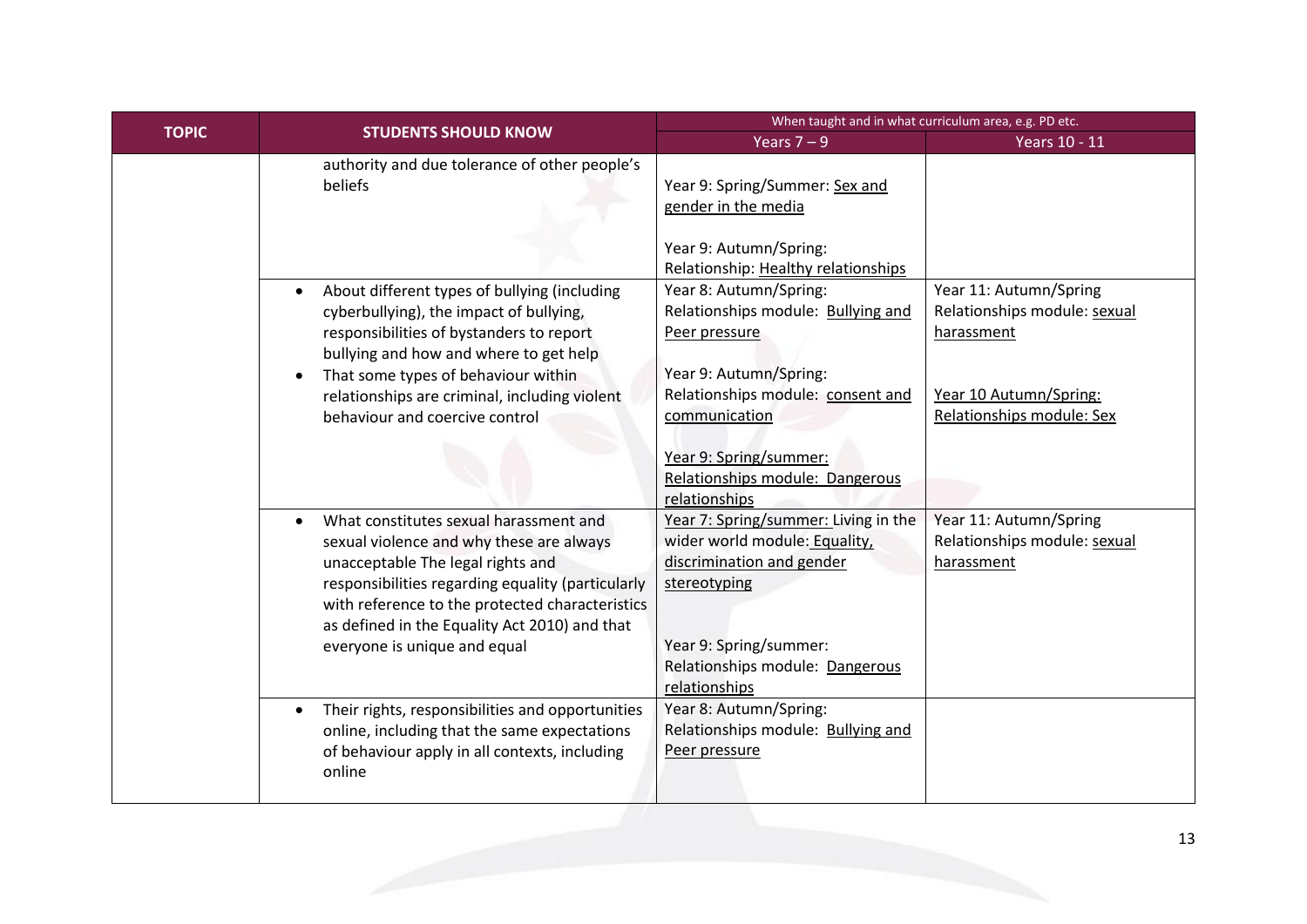|                  | <b>TOPIC</b><br><b>STUDENTS SHOULD KNOW</b>                                                                                                                                                                                                                                                                                                                                                                                                                                                                                                      | When taught and in what curriculum area, e.g. PD etc.                                                                                                                                                                       |                                                             |
|------------------|--------------------------------------------------------------------------------------------------------------------------------------------------------------------------------------------------------------------------------------------------------------------------------------------------------------------------------------------------------------------------------------------------------------------------------------------------------------------------------------------------------------------------------------------------|-----------------------------------------------------------------------------------------------------------------------------------------------------------------------------------------------------------------------------|-------------------------------------------------------------|
|                  |                                                                                                                                                                                                                                                                                                                                                                                                                                                                                                                                                  | Years $7 - 9$                                                                                                                                                                                                               | Years 10 - 11                                               |
|                  |                                                                                                                                                                                                                                                                                                                                                                                                                                                                                                                                                  | Year 8 Spring/summer: Living in the<br>Wider world module - Security and<br>Fraud                                                                                                                                           |                                                             |
| Online and media | About online risks, including that any material<br>$\bullet$<br>someone provides to another has the<br>potential to be shared online and the difficulty<br>of removing potentially compromising<br>material placed online<br>Not to provide material to others that they<br>$\bullet$<br>would not want shared further and not to<br>share personal material which is sent to them<br>What to do and where to get support to<br>$\bullet$<br>report material or manage issues online<br>The impact of viewing harmful content.                   | Year 8 Spring/summer: Living in the<br>Wider world module - Security and<br>Fraud<br>Year 8: Autumn/Spring:<br>Relationships module: Bullying and<br>Peer pressure<br>Year 9: Spring/Summer: Sex and<br>gender in the media | Year 10 Autumn/Spring:<br>Relationships module: Pornography |
|                  | That specifically sexually explicit material e.g.<br>$\bullet$<br>pornography presents a distorted picture of<br>sexual behaviours, can damage the way<br>people see themselves in relation to others<br>and negatively affect how they behave<br>towards sexual partners<br>That sharing and viewing indecent images of<br>$\bullet$<br>children (including those created by children)<br>is a criminal offence which carries severe<br>penalties including jail<br>How information and data is generated,<br>collected, shared and used online | Year 8: Autumn/Spring:<br>Relationships module: Pressure<br>Year 8 Spring/summer Living in the<br>Wider world module - Security and<br>Fraud<br>Year 9: Spring/Summer: Sex and<br>gender in the media                       | Year 10 Autumn/Spring:<br>Relationships module: Pornography |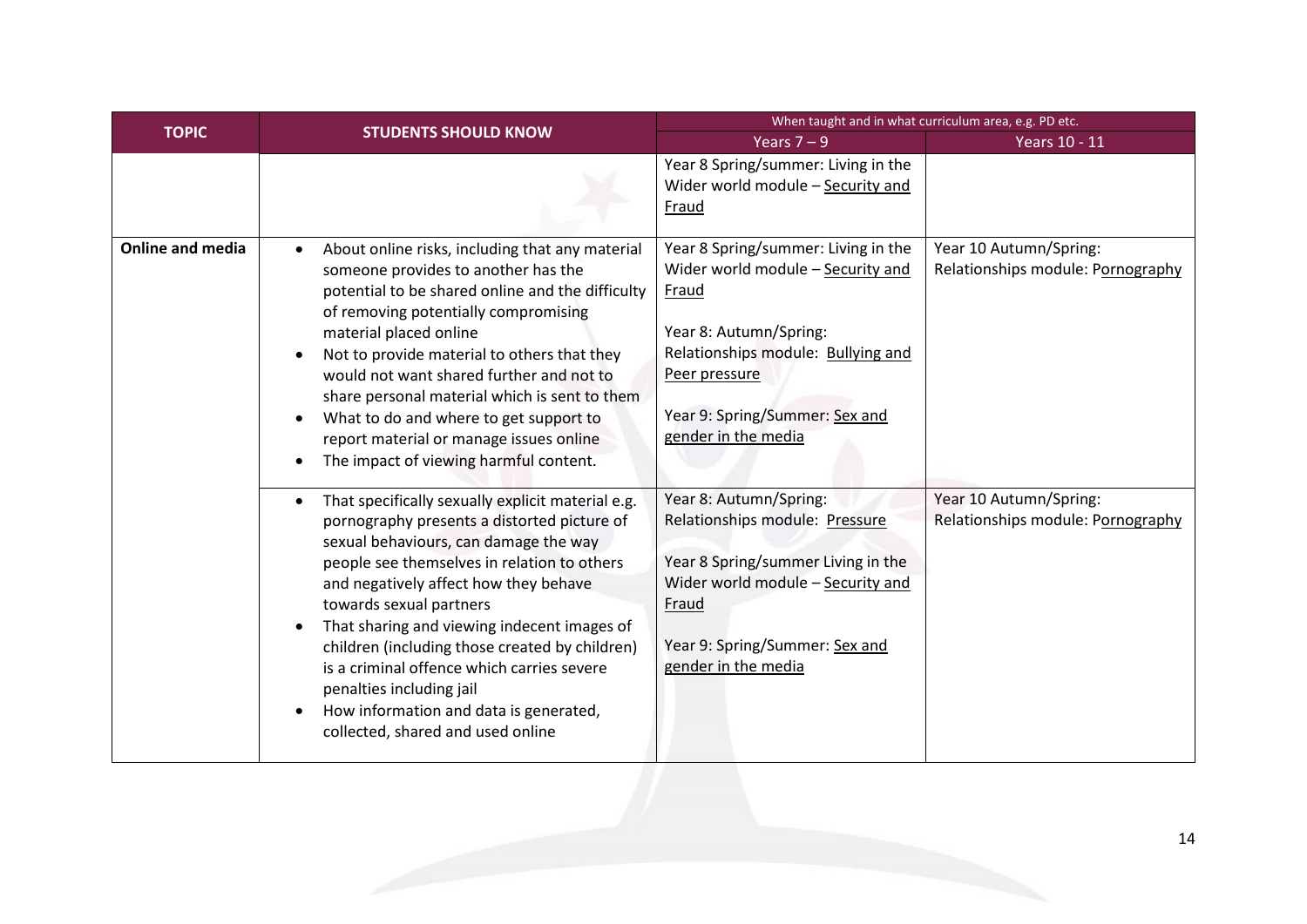| <b>TOPIC</b>                                                                  | <b>STUDENTS SHOULD KNOW</b>                                                                                                                                                                                                                                                                                                                                                                                                                                                 | When taught and in what curriculum area, e.g. PD etc.                                                                                                                                                                                                                         |                                                                                                                                                                                                 |
|-------------------------------------------------------------------------------|-----------------------------------------------------------------------------------------------------------------------------------------------------------------------------------------------------------------------------------------------------------------------------------------------------------------------------------------------------------------------------------------------------------------------------------------------------------------------------|-------------------------------------------------------------------------------------------------------------------------------------------------------------------------------------------------------------------------------------------------------------------------------|-------------------------------------------------------------------------------------------------------------------------------------------------------------------------------------------------|
|                                                                               |                                                                                                                                                                                                                                                                                                                                                                                                                                                                             | Years $7 - 9$                                                                                                                                                                                                                                                                 | <b>Years 10 - 11</b>                                                                                                                                                                            |
|                                                                               | The concepts of, and laws relating to, sexual<br>$\bullet$<br>consent, sexual exploitation, abuse, grooming,<br>coercion, harassment, rape, domestic abuse,<br>forced marriage, honour-based violence and<br>FGM, and how these can affect current and<br>future relationship<br>How people can actively communicate and<br>recognise consent from others, including<br>sexual consent, and how and when consent<br>can be withdrawn (in all contexts, including<br>online) | Year 9 Autumn/Spring Relationships<br>module: Consent and<br>communication<br>Year 9: Spring/summer:<br>Relationships module: Dangerous<br>relationships<br>Year 8: Spring/Summer: Sex<br>Year 7: Spring/summer:<br>Relationships module: Different<br>types of relationships | Year 11: Autumn/Spring<br>Relationships module: sexual<br>harassment<br>Year 10 Autumn/Spring:<br>Relationships module: Commitment                                                              |
| <b>Being safe</b>                                                             | How to recognise the characteristics and<br>$\bullet$<br>positive aspects of healthy one-to-one<br>intimate relationships, which include mutual<br>respect, consent, loyalty, trust, shared<br>interests and outlook, sex and friendship<br>That all aspects of health can be affected by<br>$\bullet$<br>choices they make in sex and relationships,<br>positively or negatively, e.g. physical,<br>emotional, mental, sexual and reproductive<br>health and wellbeing     | Year 9 Autumn/Spring Relationships<br>module: Consent and<br>communication<br>Year 7: Spring/summer:<br>Relationships module: Different<br>types of relationships<br>Year 7: Spring/summer:<br>Relationships module: Different<br>types of relationships                      | Year 10 Spring/summer:<br>Relationships module: The effects<br>of sex: STIs and contraception<br>Year 10 Spring/summer:<br>Relationships module: The effects<br>of sex: pregnancy and fertility |
| <b>Intimate and</b><br>sexual<br>relationships,<br>including sexual<br>health | The facts about reproductive health, including<br>$\bullet$<br>fertility and the potential impact of lifestyle on<br>fertility for men and women                                                                                                                                                                                                                                                                                                                            | Year 7: Autumn/Spring:<br>Relationships module: Puberty                                                                                                                                                                                                                       | Year 10 Spring/summer:<br>Relationships module: The effects<br>of sex: pregnancy and fertility<br>Year 10 Spring/summer:<br>Relationships module: The effects<br>of sex: contraception and STIs |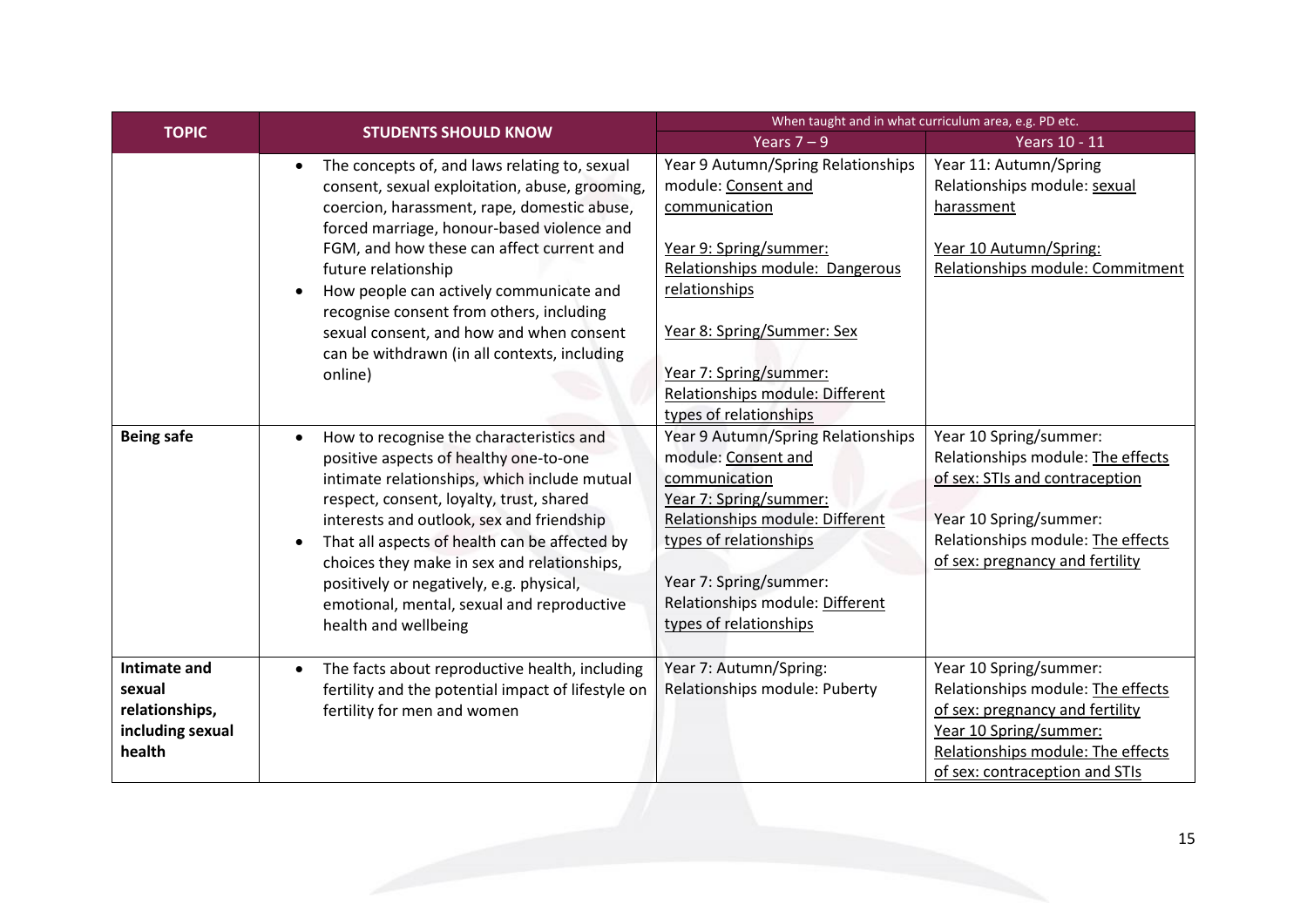|              |                                                                                                                                                                                                                                                                                                                                                                                                                                                                                                                                                                                                                                      | When taught and in what curriculum area, e.g. PD etc.                                                                                                             |                                                                                                                                                                                                                                                        |
|--------------|--------------------------------------------------------------------------------------------------------------------------------------------------------------------------------------------------------------------------------------------------------------------------------------------------------------------------------------------------------------------------------------------------------------------------------------------------------------------------------------------------------------------------------------------------------------------------------------------------------------------------------------|-------------------------------------------------------------------------------------------------------------------------------------------------------------------|--------------------------------------------------------------------------------------------------------------------------------------------------------------------------------------------------------------------------------------------------------|
| <b>TOPIC</b> | <b>STUDENTS SHOULD KNOW</b>                                                                                                                                                                                                                                                                                                                                                                                                                                                                                                                                                                                                          | Years $7 - 9$                                                                                                                                                     | Years 10 - 11                                                                                                                                                                                                                                          |
|              | That there are a range of strategies for<br>$\bullet$<br>identifying and managing sexual pressure,<br>including understanding peer pressure,<br>resisting pressure and not pressurising others<br>That they have a choice to delay sex or to<br>$\bullet$<br>enjoy intimacy without sex                                                                                                                                                                                                                                                                                                                                              | Year 8: Spring/Summer: Sex<br>Year 9 Autumn/Spring Relationships<br>module: Healthy relationships                                                                 | Year 10 Autumn/Spring:<br>Relationships module: Commitment<br>Year 10 Autumn/Spring:<br>Relationships module: Sex                                                                                                                                      |
|              | The facts about the full range of contraceptive<br>$\bullet$<br>choices, efficacy and options available                                                                                                                                                                                                                                                                                                                                                                                                                                                                                                                              | Year 8: Spring/Summer: Sex                                                                                                                                        | Year 10 Spring/summer:<br>Relationships module: The effects<br>of sex: STIs and contraception                                                                                                                                                          |
|              | The facts around pregnancy including<br>$\bullet$<br>miscarriage<br>That there are choices in relation to pregnancy<br>$\bullet$<br>(with medically and legally accurate, impartial<br>information on all options, including keeping<br>the baby, adoption, abortion and where to get<br>further help)                                                                                                                                                                                                                                                                                                                               |                                                                                                                                                                   | Year 10 Spring/summer:<br>Relationships module: The effects<br>of sex: pregnancy and fertility                                                                                                                                                         |
|              | How the different sexually transmitted<br>$\bullet$<br>infections (STIs), including HIV/AIDs, are<br>transmitted, how risk can be reduced through<br>safer sex (including through condom use) and<br>the importance of and facts about testing<br>About the prevalence of some STIs, the impact<br>$\bullet$<br>they can have on those who contract them<br>and key facts about treatment<br>How the use of alcohol and drugs can lead to<br>$\bullet$<br>risky sexual behaviour<br>How to get further advice, including how and<br>$\bullet$<br>where to access confidential sexual and<br>reproductive health advice and treatment | Year 9 Autumn/Spring Health and<br>wellbeing module: Drugs and the<br>law<br>Year 8 Spring/summer: Health and<br>wellbeing: Alcohol<br>Year 8: Spring/Summer: Sex | Year 10 Spring/summer:<br>Relationships module: The effects<br>of sex: STIs and contraception<br>Year 10 Spring/summer:<br>Relationships module: The effects<br>of sex: pregnancy and fertility<br>Year 10 Autumn/Spring:<br>Relationships module: Sex |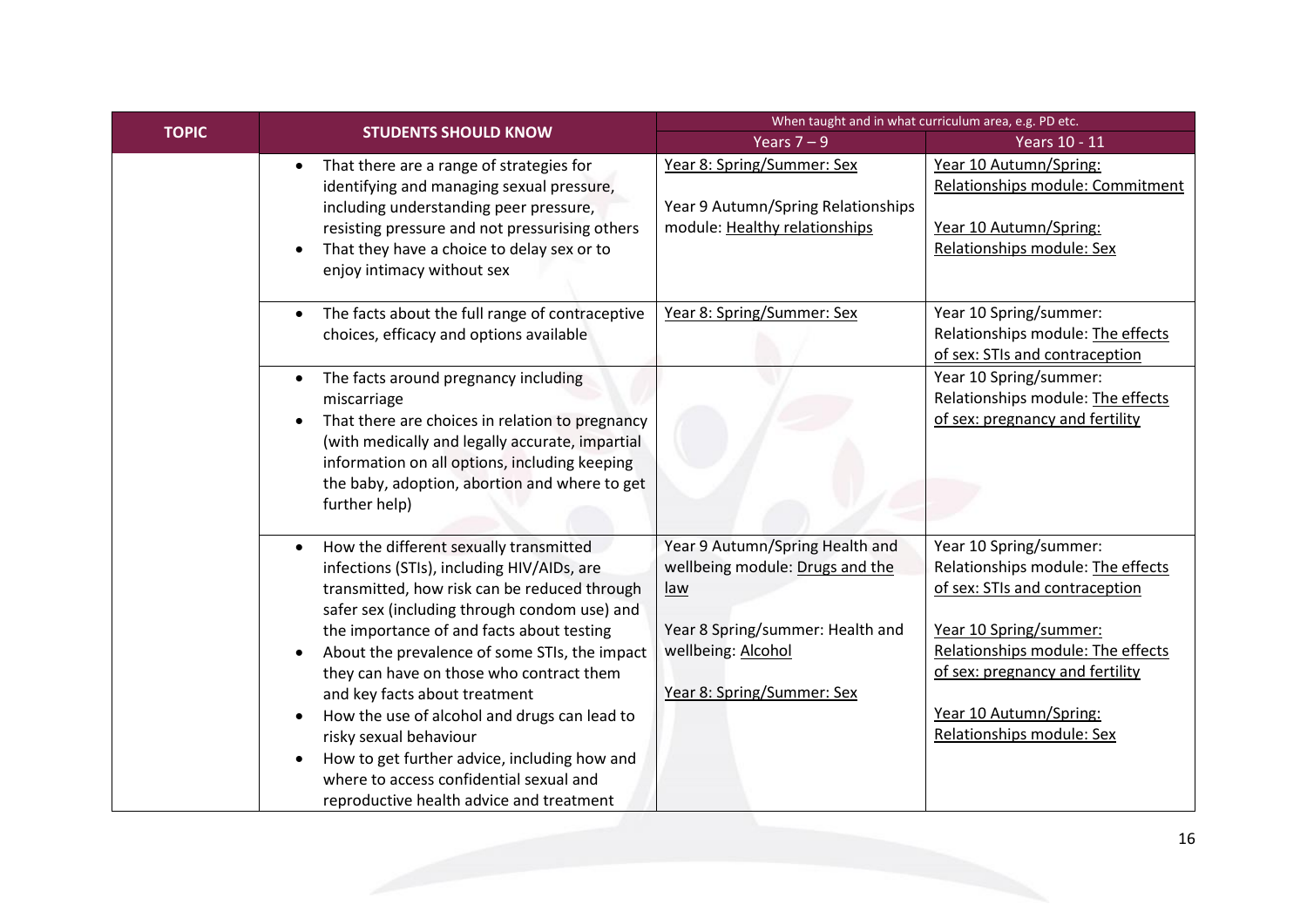|                                     |                                                                                                                                                                                              | When taught and in what curriculum area, e.g. PD etc.                                                                                                           |                                                                                                                                      |
|-------------------------------------|----------------------------------------------------------------------------------------------------------------------------------------------------------------------------------------------|-----------------------------------------------------------------------------------------------------------------------------------------------------------------|--------------------------------------------------------------------------------------------------------------------------------------|
| <b>TOPIC</b>                        | <b>STUDENTS SHOULD KNOW</b>                                                                                                                                                                  | Years $7 - 9$                                                                                                                                                   | <b>Years 10 - 11</b>                                                                                                                 |
|                                     |                                                                                                                                                                                              |                                                                                                                                                                 |                                                                                                                                      |
| <b>Mental wellbeing</b>             | Pupils should know<br>how to talk about their emotions accurately<br>and sensitively, using appropriate vocabulary.                                                                          | Year 8 Autumn/spring Health and<br>wellbeing: Mental health I<br>Year 8 Autumn/Spring Relationships<br>module: Healthy relationships                            | Year 10 Autumn/Spring Health and<br>wellbeing module: Managing tough<br>times<br>Year 10 Autumn/Spring:<br>Relationships module: Sex |
|                                     | that happiness is linked to being connected to<br>$\bullet$<br>others                                                                                                                        | Year 7: Spring/Summer:<br>Relationship: Changing relationships                                                                                                  |                                                                                                                                      |
|                                     | how to recognise the early signs of mental<br>$\bullet$<br>wellbeing concerns.                                                                                                               | Year 8 Autumn/spring Health and<br>wellbeing: Mental health I                                                                                                   |                                                                                                                                      |
|                                     | common types of mental ill health (e.g.<br>$\bullet$<br>anxiety and depression).                                                                                                             | Year 8 Autumn/spring Health and<br>wellbeing: Mental health I                                                                                                   | Year 10 Autumn/Spring Health and<br>wellbeing module: Managing tough<br>times                                                        |
|                                     | how to critically evaluate when something<br>$\bullet$<br>they do or are involved in has a positive or<br>negative effect on their own or others' mental<br>health                           | Year 8: Autumn/Spring:<br>Relationships module: Bullying                                                                                                        |                                                                                                                                      |
|                                     | the benefits and importance of physical<br>$\bullet$<br>exercise, time outdoors, community<br>participation and voluntary and service-based<br>activities on mental wellbeing and happiness. | Year 7 Spring/summer: Health and<br>wellbeing module: Healthy eating<br>and lifestyle<br>Year 9 Spring/summer: Health and<br>wellbeing module: Eating disorders |                                                                                                                                      |
| <b>Internet safety</b><br>and harms | Pupils should know                                                                                                                                                                           | Year 8: Autumn/Spring:<br>Relationships module: Bullying                                                                                                        |                                                                                                                                      |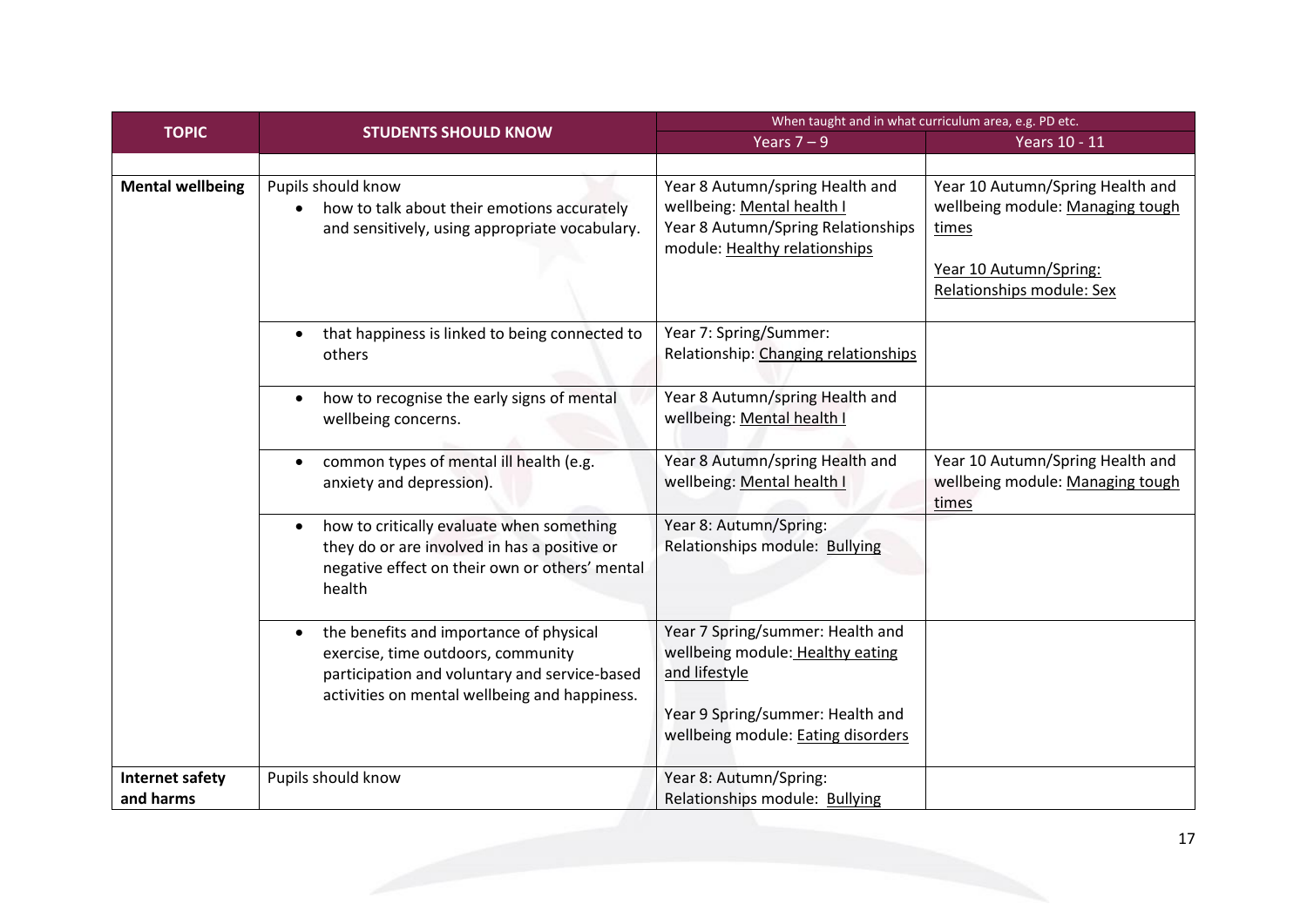| <b>TOPIC</b>                          | <b>STUDENTS SHOULD KNOW</b>                                                                                                                                                                                                                                                                                                                                                                                                                                                                                                                                                                                                                                                                                                                                                                                | When taught and in what curriculum area, e.g. PD etc.                                                                                                                                                                                                                                                                                       |                                                                                                                                   |
|---------------------------------------|------------------------------------------------------------------------------------------------------------------------------------------------------------------------------------------------------------------------------------------------------------------------------------------------------------------------------------------------------------------------------------------------------------------------------------------------------------------------------------------------------------------------------------------------------------------------------------------------------------------------------------------------------------------------------------------------------------------------------------------------------------------------------------------------------------|---------------------------------------------------------------------------------------------------------------------------------------------------------------------------------------------------------------------------------------------------------------------------------------------------------------------------------------------|-----------------------------------------------------------------------------------------------------------------------------------|
|                                       |                                                                                                                                                                                                                                                                                                                                                                                                                                                                                                                                                                                                                                                                                                                                                                                                            | Years $7 - 9$                                                                                                                                                                                                                                                                                                                               | <b>Years 10 - 11</b>                                                                                                              |
|                                       | the similarities and differences between the<br>$\bullet$<br>online world and the physical world, including:<br>the impact of unhealthy or obsessive<br>comparison with others online (including<br>through setting unrealistic expectations for<br>body image), how people may curate a<br>specific image of their life online, over-<br>reliance on online relationships including<br>social media, the risks related to online<br>gambling including the accumulation of debt,<br>how advertising and information is targeted at<br>them and how to be a discerning consumer of<br>information online.<br>how to identify harmful behaviours online<br>$\bullet$<br>(including bullying, abuse or harassment) and<br>how to report, or find support, if they have<br>been affected by those behaviours. | Year 9 Autumn/Spring Relationships<br>module: Consent and<br>communication<br>Year 9: Spring/summer:<br>Relationships module: Dangerous<br>relationships<br>Year 7 Spring/summer: Health and<br>wellbeing module: Healthy eating<br>and lifestyle                                                                                           | Year 10 Autumn/spring Health and<br>wellbeing module: Body image<br>Year 10 Autumn/Spring:<br>Relationships module: Pornography   |
| <b>Physical health</b><br>and fitness | Pupils should know<br>the positive associations between physical<br>$\bullet$<br>activity and promotion of mental wellbeing,<br>including as an approach to combat stress.<br>the characteristics and evidence of what<br>$\bullet$<br>constitutes a healthy lifestyle, maintaining a<br>healthy weight, including the links between an<br>inactive lifestyle and ill health, including<br>cancer and cardiovascular ill-health.                                                                                                                                                                                                                                                                                                                                                                           | Year 7 Spring/summer: Health and<br>wellbeing module: Healthy eating<br>and lifestyle<br>Year 9 Spring/summer: Health and<br>wellbeing module: Eating disorders<br>Year 7 Spring/summer: Health and<br>wellbeing module: Healthy eating<br>Year 9 Autumn/spring Health and<br>wellbeing module: Healthy lifestyles<br>and coping strategies | Year 11 Autumn/spring Health and<br>wellbeing module: Exam stress<br>Year 10 Spring/Summer Health and<br>wellbeing module: Stress |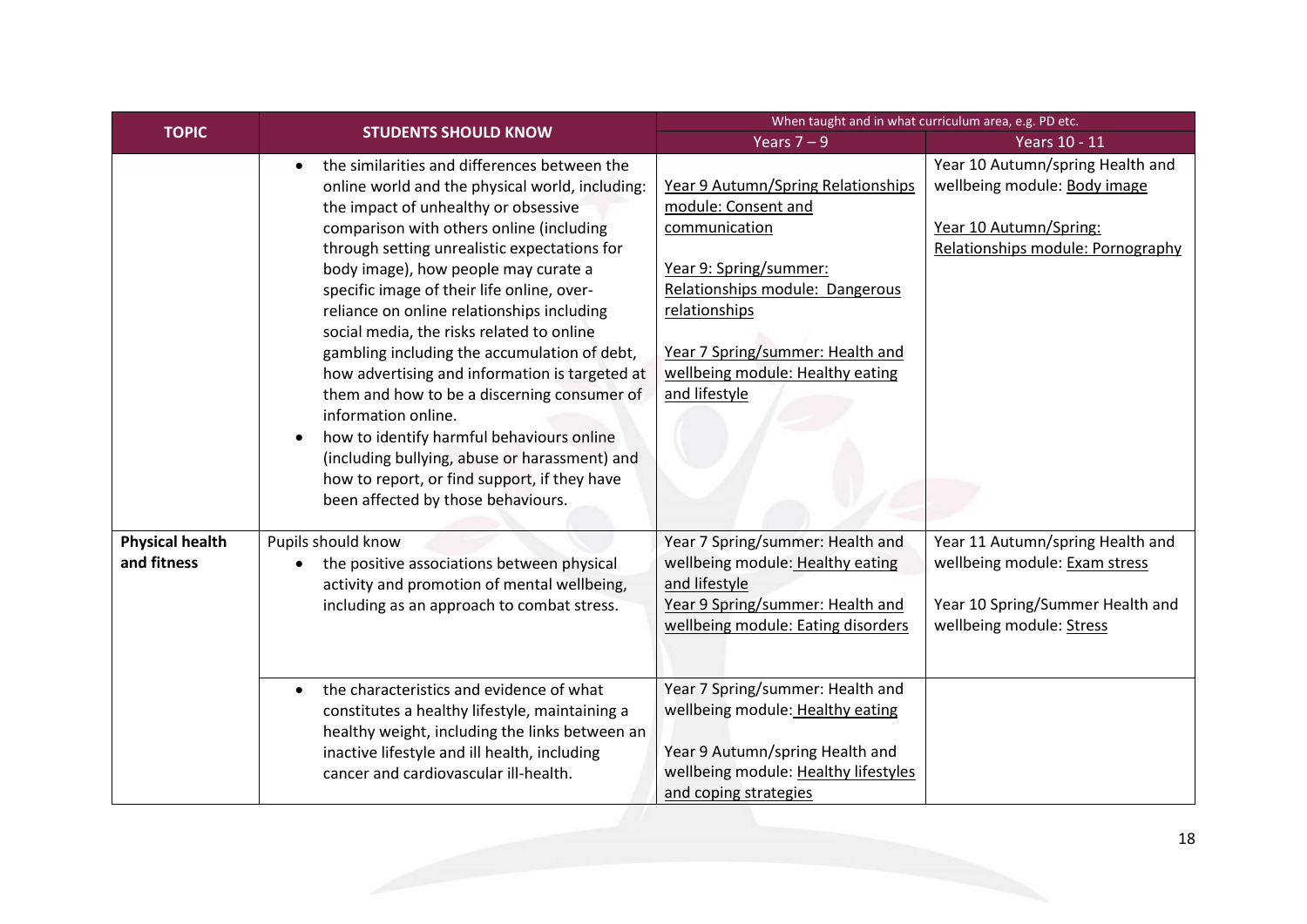| <b>TOPIC</b>          | <b>STUDENTS SHOULD KNOW</b>                                                               | When taught and in what curriculum area, e.g. PD etc. |                                |
|-----------------------|-------------------------------------------------------------------------------------------|-------------------------------------------------------|--------------------------------|
|                       |                                                                                           | Years $7 - 9$                                         | Years 10 - 11                  |
|                       | about the science relating to blood, organ and<br>$\bullet$                               | Science: Year 7: Cells and                            | Science: Year 10 GCSE Biology: |
|                       | stem cell donation.                                                                       | Organisation                                          | Paper 1                        |
| <b>Healthy eating</b> | Pupils should know                                                                        | Year 7 Spring/summer: Health and                      |                                |
|                       | how to maintain healthy eating and the links                                              | wellbeing module: Healthy eating                      |                                |
|                       | between a poor diet and health risks,                                                     | and lifestyle                                         |                                |
|                       | including tooth decay and cancer                                                          |                                                       |                                |
| Drugs, alcohol        | Pupils should know                                                                        | Year 9 Autumn/Spring Health and                       |                                |
| and tobacco           | the facts about legal and illegal drugs and                                               | wellbeing module: Drugs and the                       |                                |
|                       | their associated risks, including the link<br>between drug use, and the associated risks, | law                                                   |                                |
|                       | including the link to serious mental health                                               | Year 8 Spring/summer: Health and                      |                                |
|                       | conditions.                                                                               | wellbeing: Alcohol                                    |                                |
|                       |                                                                                           |                                                       |                                |
|                       | the law relating to the supply and possession<br>$\bullet$                                | Year 9 Autumn/Spring Health and                       |                                |
|                       | of illegal substances.                                                                    | wellbeing module: Drugs and the                       |                                |
|                       |                                                                                           | law                                                   |                                |
|                       |                                                                                           |                                                       |                                |
|                       | the physical and psychological risks associated                                           | Year 9 Autumn/Spring Health and                       |                                |
|                       | with alcohol consumption and what                                                         | wellbeing module: Drugs and the                       |                                |
|                       | constitutes low risk alcohol consumption in<br>adulthood.                                 | <u>law</u>                                            |                                |
|                       |                                                                                           | Year 8 Spring/summer: Health and                      |                                |
|                       |                                                                                           | wellbeing: Alcohol                                    |                                |
|                       | the physical and psychological consequences<br>$\bullet$                                  | Year 9 Autumn/Spring Health and                       |                                |
|                       | of addiction, including alcohol dependency                                                | wellbeing module: Drugs and the                       |                                |
|                       |                                                                                           | <u>law</u>                                            |                                |
|                       |                                                                                           | Year 8 Spring/summer: Health and                      |                                |
|                       |                                                                                           | wellbeing: Alcohol                                    |                                |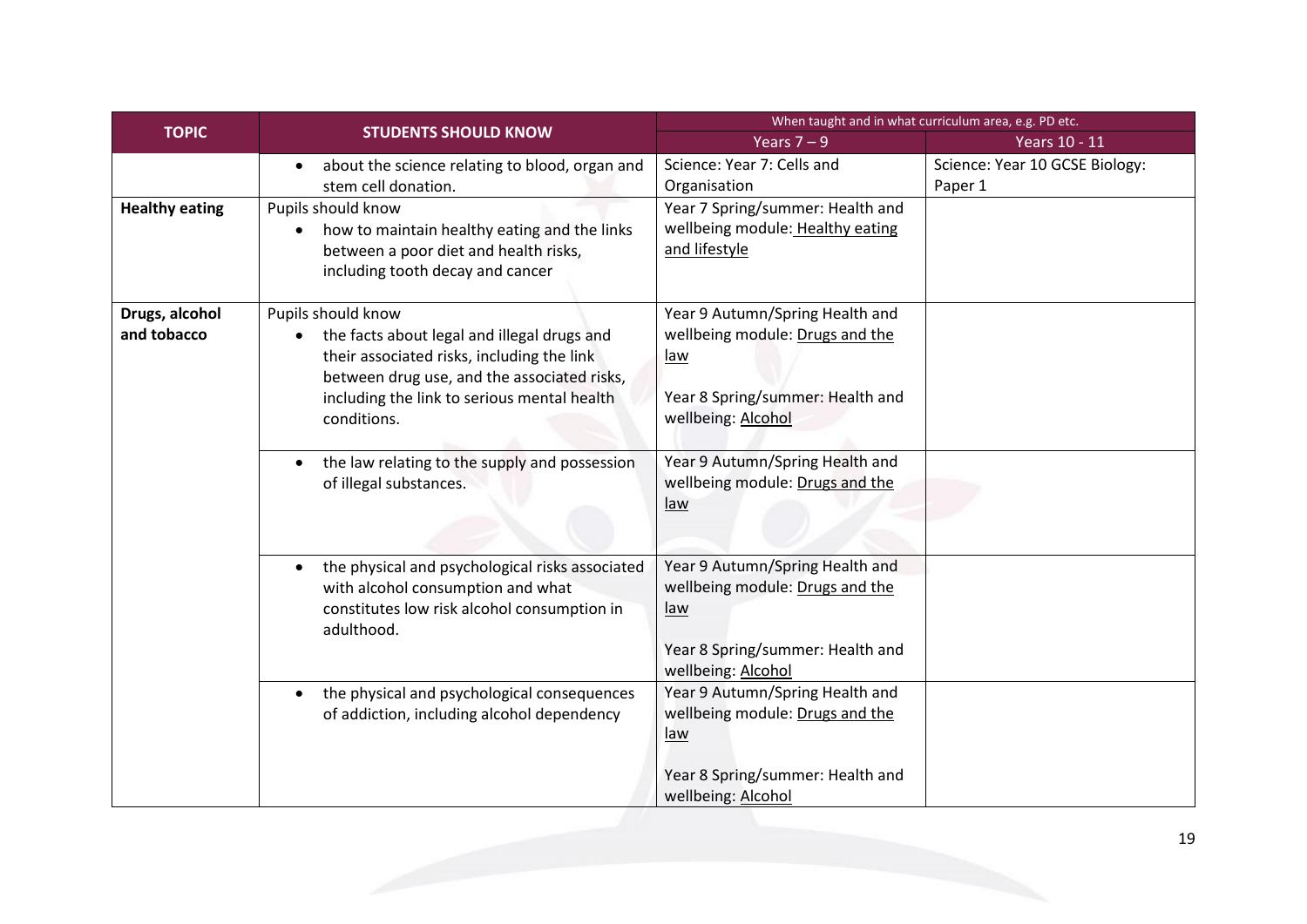| <b>TOPIC</b>                    | <b>STUDENTS SHOULD KNOW</b>                                                                                                                                                                                                                                                                                                         | When taught and in what curriculum area, e.g. PD etc.                                                                                            |                                                                                               |
|---------------------------------|-------------------------------------------------------------------------------------------------------------------------------------------------------------------------------------------------------------------------------------------------------------------------------------------------------------------------------------|--------------------------------------------------------------------------------------------------------------------------------------------------|-----------------------------------------------------------------------------------------------|
|                                 |                                                                                                                                                                                                                                                                                                                                     | Years $7 - 9$                                                                                                                                    | Years 10 - 11                                                                                 |
|                                 | awareness of the dangers of drugs which are<br>$\bullet$<br>prescribed but still present serious health<br>risks.                                                                                                                                                                                                                   | Year 9 Autumn/Spring Health and<br>wellbeing module: Drugs and the<br><u>law</u>                                                                 |                                                                                               |
|                                 | the facts about the harms from smoking<br>$\bullet$<br>tobacco (particularly the link to lung cancer),<br>the benefits of quitting and how to access<br>support to do so.                                                                                                                                                           | Year 7 Spring/summer health and<br>wellbeing module: Smoking                                                                                     |                                                                                               |
| <b>Health and</b><br>prevention | Pupils should know<br>about personal hygiene, germs including<br>bacteria, viruses, how they are spread,<br>treatment and prevention of infection, and<br>about dental health and the benefits of good<br>oral hygiene and dental flossing, including<br>healthy eating and regular check-ups at the<br>dentist, about antibiotics. | Year 7 Spring/summer: Health and<br>wellbeing module: Healthy eating<br>and lifestyle<br>Year 7: Autumn/Spring:<br>Relationships module: Puberty | Year 10 Spring/summer:<br>Relationships module: The effects<br>of sex: STIs and contraception |
|                                 | (late secondary) the benefits of regular self-<br>$\bullet$<br>examination and screening.                                                                                                                                                                                                                                           |                                                                                                                                                  | Science: Year 10 GCSE Biology:<br><b>Infection and Disease</b>                                |
|                                 | the facts and science relating to immunisation<br>$\bullet$<br>and vaccination                                                                                                                                                                                                                                                      |                                                                                                                                                  | Science: Year 10 GCSE Biology:<br><b>Infection and Disease</b>                                |
|                                 | the importance of sufficient good quality sleep<br>$\bullet$<br>for good health and how a lack of sleep can<br>affect weight, mood and ability to learn.                                                                                                                                                                            | Year 7 Spring/summer: Health and<br>wellbeing module: Healthy eating<br>and lifestyle                                                            | Year 10 Spring/Summer Health and<br>wellbeing module: Stress                                  |
| <b>Basic first aid</b>          | Pupils should know<br>basic treatment for common injuries<br>$\bullet$                                                                                                                                                                                                                                                              | Year 8 Spring/summer: Health and<br>wellbeing module: First Aid                                                                                  |                                                                                               |